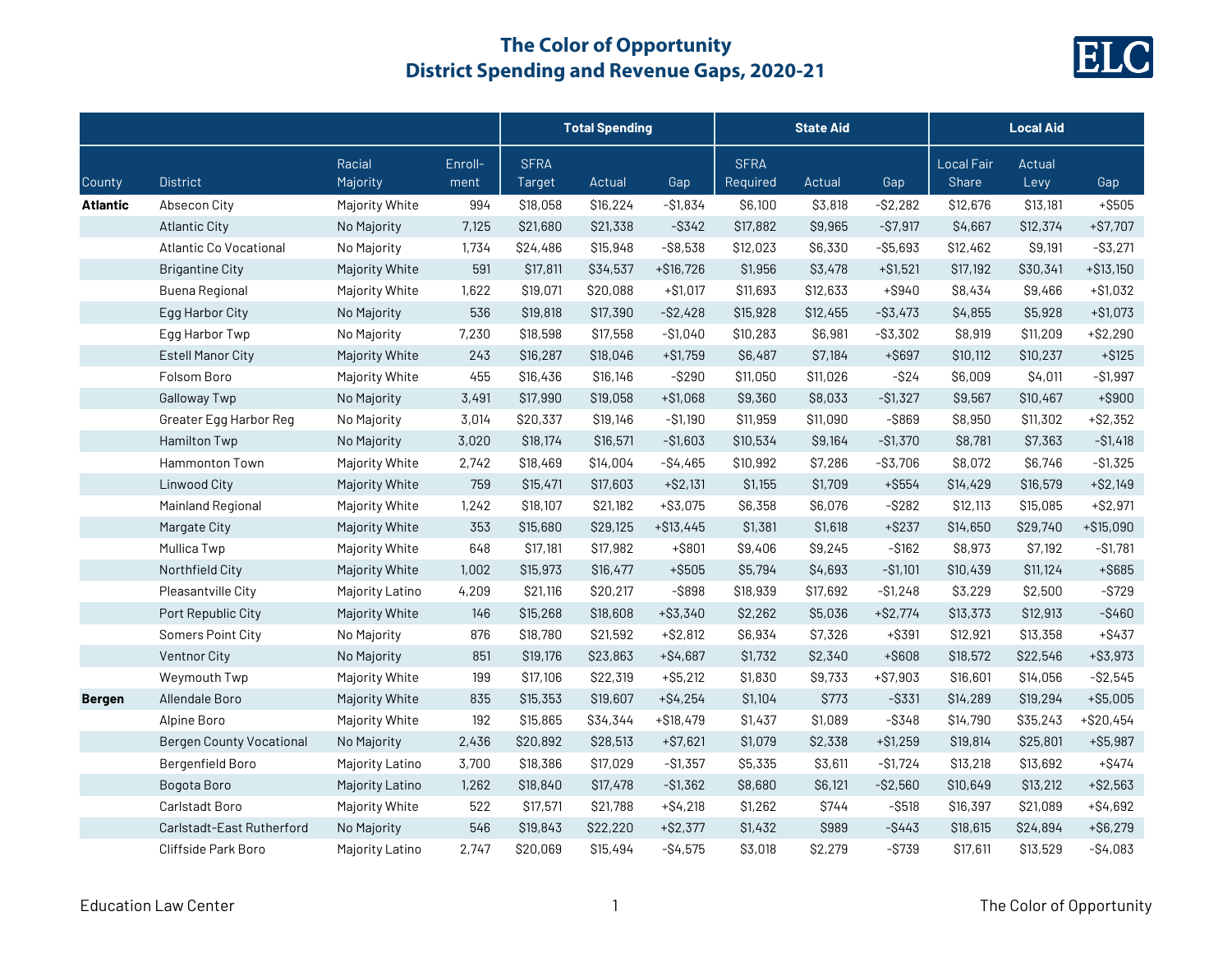

|        |                          |                    |                 | <b>Total Spending</b> |          |             | <b>State Aid</b>        |          |             | <b>Local Aid</b>                  |                |             |
|--------|--------------------------|--------------------|-----------------|-----------------------|----------|-------------|-------------------------|----------|-------------|-----------------------------------|----------------|-------------|
| County | <b>District</b>          | Racial<br>Majority | Enroll-<br>ment | <b>SFRA</b><br>Target | Actual   | Gap         | <b>SFRA</b><br>Required | Actual   | Gap         | <b>Local Fair</b><br><b>Share</b> | Actual<br>Levy | Gap         |
|        | Closter Boro             | No Majority        | 1,212           | \$15,761              | \$17,657 | $+ $1,896$  | \$1,165                 | \$762    | $-$ \$403   | \$14,698                          | \$16,928       | $+ $2,231$  |
|        | Cresskill Boro           | Majority White     | 1,794           | \$16,241              | \$17,131 | +\$890      | \$1,116                 | \$863    | $-$ \$253   | \$15,181                          | \$15,745       | +\$564      |
|        | Demarest Boro            | Majority White     | 661             | \$15,366              | \$22,416 | $+ $7,050$  | \$1,135                 | \$694    | $-$ \$441   | \$14,303                          | \$22,355       | $+ $8,051$  |
|        | Dumont Boro              | No Majority        | 2,547           | \$16,578              | \$17,191 | $+$ \$613   | \$3,980                 | \$3,682  | $-$ \$299   | \$12,683                          | \$14,533       | $+ $1,850$  |
|        | East Rutherford Boro     | No Majority        | 751             | \$17,591              | \$21,494 | $+ $3,904$  | \$1,380                 | \$1,265  | $-$ \$115   | \$16,403                          | \$21,897       | $+ $5,494$  |
|        | Edgewater Boro           | No Majority        | 1,455           | \$16,871              | \$22,833 | $+ $5,961$  | \$1,639                 | \$978    | $-$ \$661   | \$15,795                          | \$19,003       | $+ $3,208$  |
|        | Elmwood Park             | No Majority        | 2,682           | \$19,251              | \$14,673 | $-$4,578$   | \$7,577                 | \$3,973  | $-$ \$3,604 | \$11,903                          | \$12,962       | $+ $1,059$  |
|        | <b>Emerson Boro</b>      | Majority White     | 1,064           | \$16,301              | \$20,012 | $+ $3,711$  | \$1,228                 | \$748    | $-$ \$479   | \$15,233                          | \$19,848       | $+ $4,615$  |
|        | <b>Englewood City</b>    | Majority Latino    | 3,284           | \$20,733              | \$19,723 | $-$1,010$   | \$1,680                 | \$1,860  | $+ $180$    | \$19,872                          | \$18,417       | $-$1,455$   |
|        | Englewood Cliffs Boro    | Majority Asian     | 501             | \$15,713              | \$26,538 | $+ $10,825$ | \$1,427                 | \$1,489  | $+$ \$61    | \$14,654                          | \$27,676       | $+ $13,022$ |
|        | Fair Lawn Boro           | Majority White     | 5,371           | \$16,648              | \$18,758 | $+ $2,110$  | \$2,802                 | \$1,536  | $-$1,266$   | \$14,023                          | \$17,276       | $+ $3,253$  |
|        | <b>Fairview Boro</b>     | Majority Latino    | 2,195           | \$21,185              | \$11,664 | $-$ \$9,521 | \$13,847                | \$7,270  | $-$ \$6,577 | \$7,669                           | \$7,499        | $-$ \$170   |
|        | Fort Lee Boro            | No Majority        | 4,274           | \$17,244              | \$16,485 | $-$ \$759   | \$1,234                 | \$978    | $-$ \$256   | \$16,148                          | \$15,960       | $-$ \$189   |
|        | Franklin Lakes Boro      | Majority White     | 1,089           | \$15,407              | \$26,137 | $+ $10,730$ | \$1,360                 | \$1,089  | $-$ \$271   | \$14,344                          | \$25,841       | $+ $11,498$ |
|        | Garfield City            | Majority Latino    | 5,600           | \$19,801              | \$18,966 | $-$ \$836   | \$13,403                | \$12,554 | $-$ \$849   | \$7,340                           | \$6,309        | $-$1,031$   |
|        | Glen Rock Boro           | Majority White     | 2,590           | \$15,847              | \$18,555 | $+ $2,708$  | \$1,117                 | \$747    | $-$ \$371   | \$14,786                          | \$18,581       | $+ $3,795$  |
|        | Hackensack City          | Majority Latino    | 5,669           | \$20,588              | \$19,308 | $-$1,279$   | \$7,229                 | \$4,410  | $-$ \$2,819 | \$13,736                          | \$15,605       | $+ $1,869$  |
|        | Harrington Park Boro     | Majority White     | 599             | \$15,322              | \$22,660 | $+ $7,337$  | \$1,156                 | \$737    | $-$ \$419   | \$14,264                          | \$20,961       | $+ $6,697$  |
|        | Hasbrouck Heights Boro   | Majority White     | 1,763           | \$16,800              | \$17,682 | +\$882      | \$1,716                 | \$1,694  | $-$ \$22    | \$15,155                          | \$17,512       | $+ $2,358$  |
|        | Haworth Boro             | Majority White     | 393             | \$15,368              | \$23,282 | $+ $7,914$  | \$1,118                 | \$1,214  | $+$ \$96    | \$14,299                          | \$23,517       | $+$ \$9,218 |
|        | Hillsdale Boro           | Majority White     | 1,067           | \$15,748              | \$21,797 | $+ $6,048$  | \$1,186                 | \$1,088  | $-$ \$97    | \$14,682                          | \$20,617       | $+ $5,935$  |
|        | Ho Ho Kus Boro           | Majority White     | 866             | \$15,882              | \$17,735 | $+ $1,852$  | \$1,284                 | \$1,099  | $-$ \$185   | \$14,824                          | \$16,705       | $+ $1,881$  |
|        | Leonia Boro              | No Majority        | 1,508           | \$16,686              | \$15,994 | $-$ \$692   | \$2,615                 | \$2,543  | $-$ \$72    | \$14,123                          | \$13,778       | $-$ \$345   |
|        | Little Ferry Boro        | No Majority        | 1,104           | \$17,993              | \$18,030 | $+$ \$37    | \$3,967                 | \$4,421  | $+$ \$455   | \$14,664                          | \$18,659       | $+ $3,994$  |
|        | Lodi Borough             | Majority Latino    | 3,327           | \$19,436              | \$14,937 | $-$4,499$   | \$9,301                 | \$7,138  | $-$ \$2,162 | \$10,569                          | \$11,777       | $+ $1,207$  |
|        | Lyndhurst Twp            | Majority White     | 2,581           | \$17,468              | \$15,840 | $-$1,628$   | \$1,789                 | \$1,261  | $-$ \$528   | \$15,818                          | \$15,495       | $-$ \$323   |
|        | Mahwah Twp               | Majority White     | 2,838           | \$16,481              | \$22,701 | $+ $6,221$  | \$1,469                 | \$1,198  | $-$ \$271   | \$15,408                          | \$22,902       | $+ $7,494$  |
|        | Maywood Boro             | No Majority        | 1,255           | \$16,634              | \$15,343 | $-$1,291$   | \$1,242                 | \$1,109  | $-$ \$133   | \$15,550                          | \$15,534       | $-$ \$17    |
|        | <b>Midland Park Boro</b> | Majority White     | 877             | \$16,143              | \$24,572 | $+ $8,428$  | \$1,231                 | \$917    | $-$ \$314   | \$15,079                          | \$23,926       | $+ $8,848$  |
|        | Montvale Boro            | Majority White     | 974             | \$15,416              | \$18,183 | $+ $2,766$  | \$1,325                 | \$928    | $-$ \$397   | \$14,355                          | \$17,437       | $+ $3,083$  |
|        | Moonachie Boro           | Majority Latino    | 479             | \$19,566              | \$18,981 | $-$ \$585   | \$1,641                 | \$1,298  | $-$ \$343   | \$18,764                          | \$20,089       | $+ $1,325$  |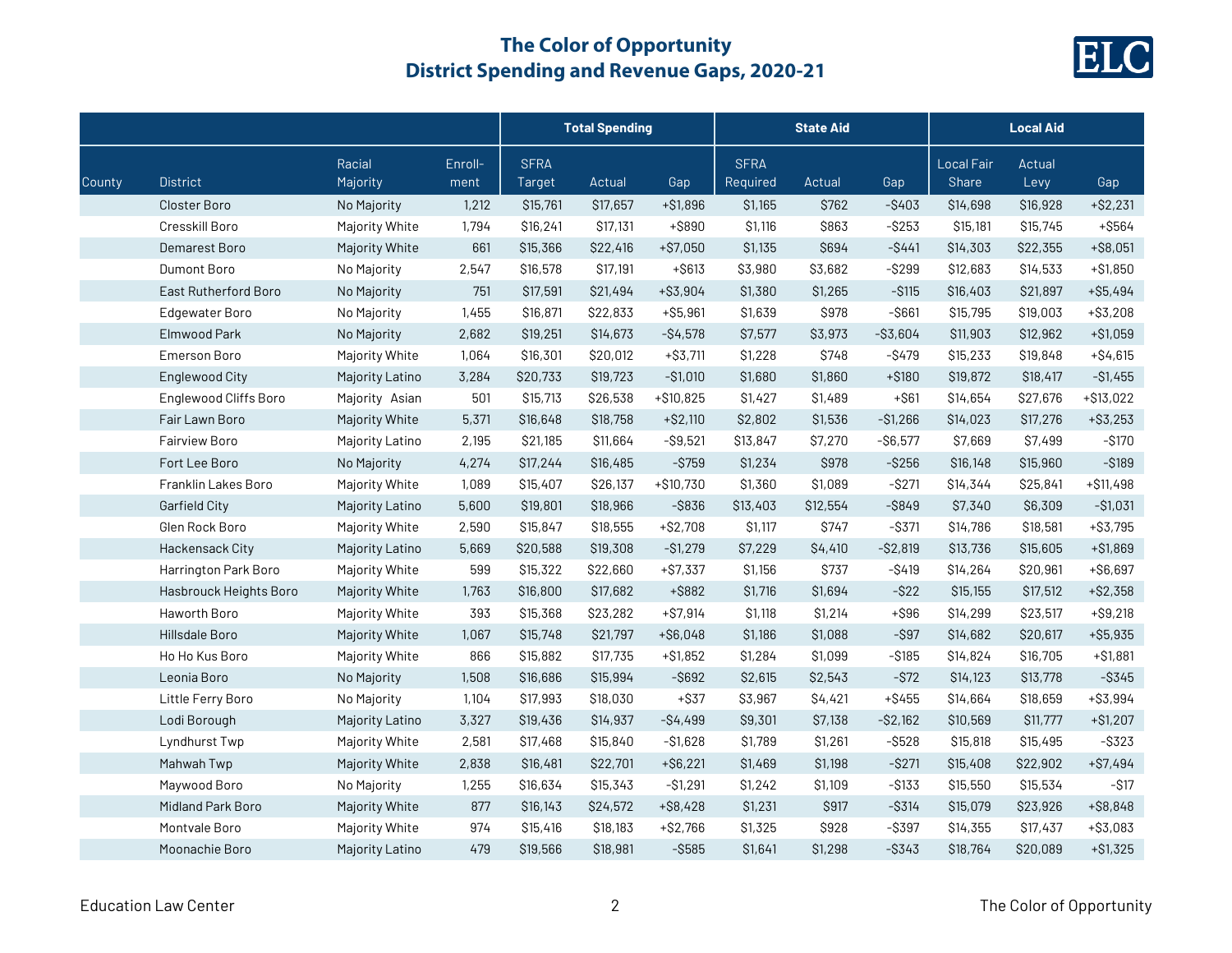

|        |                          |                    |                 | <b>Total Spending</b> |          |             | <b>State Aid</b>        |              |           | <b>Local Aid</b>           |                |             |
|--------|--------------------------|--------------------|-----------------|-----------------------|----------|-------------|-------------------------|--------------|-----------|----------------------------|----------------|-------------|
| County | <b>District</b>          | Racial<br>Majority | Enroll-<br>ment | <b>SFRA</b><br>Target | Actual   | Gap         | <b>SFRA</b><br>Required | Actual       | Gap       | <b>Local Fair</b><br>Share | Actual<br>Levy | Gap         |
|        | New Milford Boro         | No Majority        | 2,016           | \$16,879              | \$18,481 | $+ $1,602$  | \$1,818                 | \$1,598      | $-$ \$219 | \$15,189                   | \$17,442       | $+ $2,253$  |
|        | North Arlington Boro     | Majority White     | 1,914           | \$17,374              | \$15,821 | $-$1,553$   | \$3,456                 | \$2,072      | $-$1,385$ | \$14,042                   | \$14,528       | +\$486      |
|        | Northern Highlands Reg   | Majority White     | 1,000           | \$17,080              | \$19,251 | $+ $2,171$  | \$1,487                 | \$997        | $-$ \$490 | \$16,019                   | \$22,943       | $+ $6,924$  |
|        | Northern Valley Regional | Majority White     | 2,091           | \$17,090              | \$24,174 | $+ $7,083$  | \$1,249                 | \$1,096      | $-$153$   | \$16,029                   | \$26,437       | $+ $10,408$ |
|        | Northvale Boro           | Majority White     | 547             | \$15,547              | \$18,605 | $+ $3,058$  | \$1,137                 | \$1,282      | $+ $146$  | \$14,488                   | \$17,711       | $+$ \$3,223 |
|        | Norwood Boro             | No Majority        | 602             | \$15,519              | \$15,235 | $-$ \$283   | \$1,175                 | \$1,071      | $-$ \$104 | \$14,454                   | \$17,684       | $+ $3,230$  |
|        | Oakland Boro             | Majority White     | 1,318           | \$15,669              | \$23,247 | $+ $7,579$  | \$1,284                 | \$929        | $-$ \$355 | \$14,603                   | \$23,252       | $+$ \$8,649 |
|        | Old Tappan Boro          | Majority White     | 644             | \$15,494              | \$22,975 | $+ $7,481$  | \$1,172                 | \$776        | $-$ \$396 | \$14,435                   | \$23,455       | $+ $9,020$  |
|        | Oradell Boro             | Majority White     | 761             | \$15,540              | \$16,476 | +\$936      | \$1,103                 | \$823        | $-$ \$279 | \$14,480                   | \$15,889       | $+ $1,409$  |
|        | Palisades Park           | Majority Latino    | 1,813           | \$20,294              | \$15,214 | $-$ \$5,081 | \$1,368                 | \$1,139      | $-$ \$229 | \$18,980                   | \$13,438       | $-$ \$5,542 |
|        | Paramus Boro             | No Majority        | 3,635           | \$16,471              | \$21,852 | $+ $5,381$  | \$1,329                 | \$1,003      | $-$ \$326 | \$15,404                   | \$22,441       | $+ $7,038$  |
|        | Park Ridge Boro          | Majority White     | 1,208           | \$16,209              | \$24,136 | $+ $7,927$  | \$1,132                 | \$829        | -\$303    | \$15,144                   | \$25,214       | $+ $10,070$ |
|        | Pascack Valley Regional  | Majority White     | 1,968           | \$17,180              | \$25,749 | $+ $8,570$  | \$1,335                 | \$835        | $-$ \$500 | \$16,118                   | \$25,696       | $+$ \$9,577 |
|        | Ramapo-Indian Hill Reg   | Majority White     | 2,261           | \$17,112              | \$21,899 | $+ $4,787$  | \$1,464                 | \$935        | $-$ \$530 | \$16,052                   | \$22,499       | $+$ \$6,447 |
|        | Ramsey Boro              | Majority White     | 2,468           | \$16,337              | \$24,747 | $+ $8,410$  | \$1,195                 | \$930        | $-$ \$265 | \$15,270                   | \$23,920       | $+ $8,650$  |
|        | Ridgefield Boro          | No Majority        | 1,438           | \$18,068              | \$23,722 | $+ $5,654$  | \$2,403                 | \$2,171      | $-$ \$233 | \$15,712                   | \$15,693       | $-$ \$19    |
|        | Ridgefield Park Twp      | Majority Latino    | 1,876           | \$18,117              | \$17,951 | $-$ \$166   | \$7,174                 | \$5,483      | $-$1,692$ | \$11,118                   | \$14,324       | $+$ \$3,206 |
|        | Ridgewood Village        | Majority White     | 5,727           | \$16,025              | \$17,592 | $+ $1,568$  | \$1,174                 | \$989        | $-$ \$186 | \$14,963                   | \$16,991       | $+ $2,028$  |
|        | River Dell Regional      | Majority White     | 1,602           | \$16,629              | \$19,610 | $+ $2,981$  | \$1,196                 | \$835        | $-$ \$361 | \$15,566                   | \$19,737       | $+ $4,171$  |
|        | River Edge Boro          | No Majority        | 1,226           | \$15,672              | \$15,455 | $-$ \$216   | \$2,677                 | \$1,920      | $-$ \$757 | \$13,012                   | \$13,076       | $+$ \$64    |
|        | River Vale Twp           | Majority White     | 1,075           | \$15,291              | \$21,672 | $+ $6,381$  | \$1,174                 | <b>\$811</b> | $-$ \$364 | \$14,227                   | \$21,025       | $+ $6,798$  |
|        | Rochelle Park Twp        | No Majority        | 673             | \$16,894              | \$18,565 | $+ $1,672$  | \$1,329                 | \$1,071      | $-$ \$258 | \$15,787                   | \$17,952       | $+ $2,165$  |
|        | Rutherford Boro          | Majority White     | 2,618           | \$16,050              | \$16,740 | +\$690      | \$1,145                 | \$1,154      | $+ $9$    | \$14,987                   | \$16,555       | $+ $1,568$  |
|        | Saddle Brook Twp         | Majority White     | 1,802           | \$16,885              | \$18,133 | $+ $1,247$  | \$1,206                 | \$1,020      | $-$ \$186 | \$15,789                   | \$18,397       | $+ $2,609$  |
|        | Saddle River Boro        | Majority White     | 346             | \$16,132              | \$33,665 | $+ $17,533$ | \$1,627                 | \$1,394      | $-$ \$234 | \$15,075                   | \$25,957       | $+ $10,881$ |
|        | South Hackensack Twp     | Majority Latino    | 381             | \$18,611              | \$21,031 | $+ $2,421$  | \$2,694                 | \$1,491      | $-$1,202$ | \$16,090                   | \$20,837       | $+ $4,746$  |
|        | Teaneck Twp              | No Majority        | 4,209           | \$18,207              | \$22,628 | $+ $4,421$  | \$1,860                 | \$1,907      | $+$ \$47  | \$17,300                   | \$23,887       | $+ $6,587$  |
|        | <b>Tenafly Boro</b>      | Majority White     | 3,705           | \$16,222              | \$19,057 | $+ $2,835$  | \$1,174                 | \$702        | $-$ \$473 | \$15,160                   | \$17,890       | $+ $2,729$  |
|        | Upper Saddle River Boro  | Majority White     | 1,040           | \$15,391              | \$21,889 | $+ $6,499$  | \$1,187                 | \$842        | $-$ \$344 | \$14,331                   | \$22,237       | $+ $7,906$  |
|        | <b>Waldwick Boro</b>     | Majority White     | 1,645           | \$15,966              | \$17,911 | $+ $1,945$  | \$1,507                 | \$1,254      | $-$ \$252 | \$14,571                   | \$18,825       | $+ $4,254$  |
|        | <b>Wallington Boro</b>   | Majority White     | 1,286           | \$18,182              | \$14,883 | $-$ \$3,298 | \$5,547                 | \$4,419      | $-$1,127$ | \$12,770                   | \$12,912       | $+ $142$    |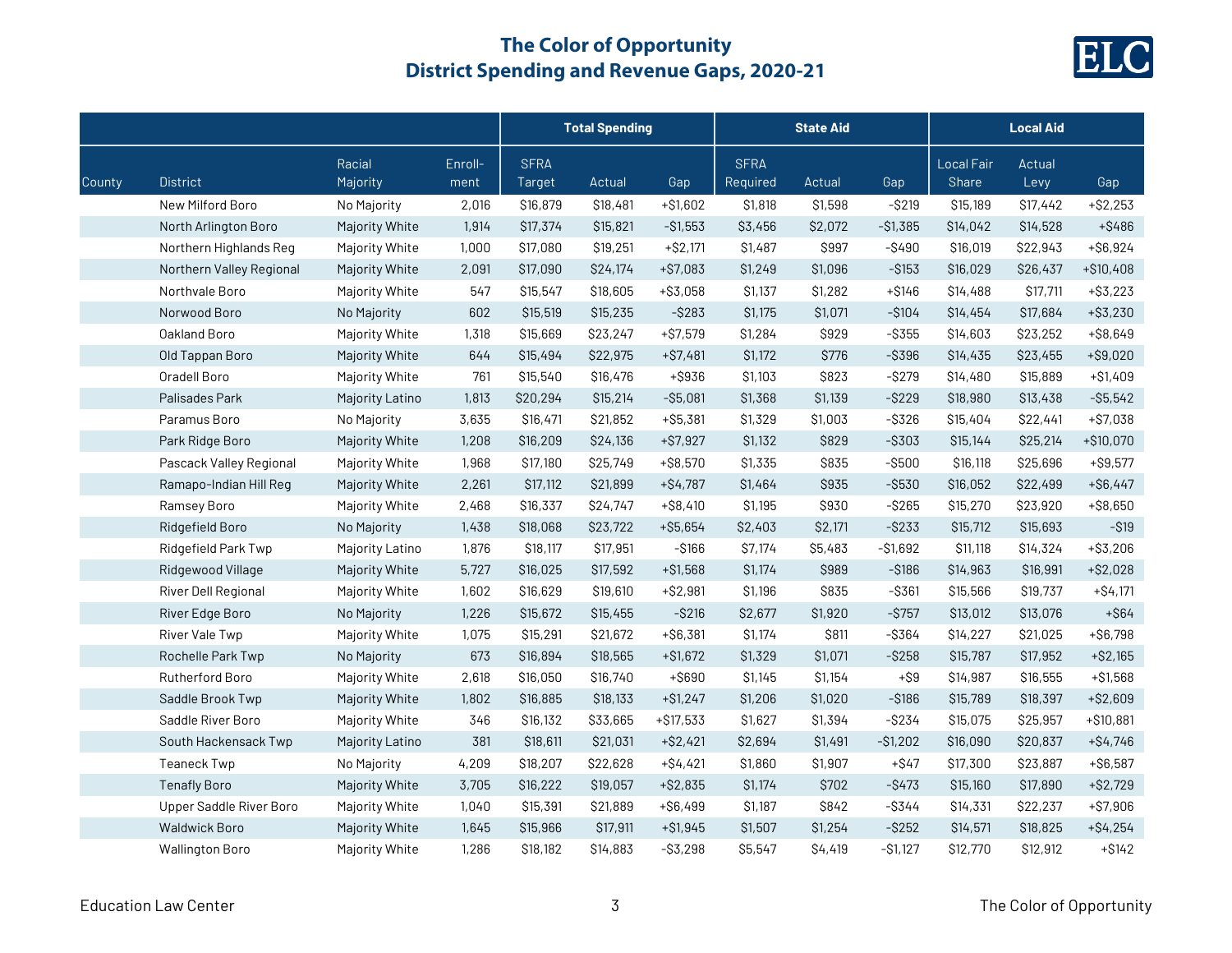

|                   |                                 |                    |                 | <b>Total Spending</b> |          |             | <b>State Aid</b>        |          |             | <b>Local Aid</b>                  |                |             |
|-------------------|---------------------------------|--------------------|-----------------|-----------------------|----------|-------------|-------------------------|----------|-------------|-----------------------------------|----------------|-------------|
| County            | <b>District</b>                 | Racial<br>Majority | Enroll-<br>ment | <b>SFRA</b><br>Target | Actual   | Gap         | <b>SFRA</b><br>Required | Actual   | Gap         | <b>Local Fair</b><br><b>Share</b> | Actual<br>Levy | Gap         |
|                   | Westwood Regional               | Majority White     | 2,819           | \$16,337              | \$19,772 | $+ $3,436$  | \$1,211                 | \$816    | $-$ \$396   | \$15,268                          | \$19,668       | $+ $4,400$  |
|                   | Wood-Ridge Boro                 | Majority White     | 1,131           | \$16,677              | \$15,101 | $-$1,577$   | \$1,214                 | \$1,019  | $-$ \$195   | \$15,593                          | \$16,490       | $+$ S897    |
|                   | Woodcliff Lake Boro             | Majority White     | 694             | \$15,247              | \$22,815 | $+ $7,568$  | \$1,154                 | \$739    | $-$ \$415   | \$14,185                          | \$23,133       | $+$ \$8,948 |
|                   | Wyckoff Twp                     | Majority White     | 1,843           | \$15,320              | \$20,063 | +\$4,743    | \$1,201                 | \$769    | $-$ \$433   | \$14,258                          | \$21,242       | $+ $6,984$  |
| <b>Burlington</b> | <b>Beverly City</b>             | No Majority        | 400             | \$17,590              | \$19,037 | $+ $1,447$  | \$11,897                | \$11,248 | $-$ \$649   | \$6,746                           | \$8,942        | $+ $2,196$  |
|                   | <b>Bordentown Regional</b>      | Majority White     | 2,396           | \$16,719              | \$17,218 | $+ $499$    | \$5,262                 | \$4,141  | $-$1,120$   | \$11,819                          | \$12,883       | $+ $1,064$  |
|                   | <b>Burlington City</b>          | Majority Black     | 1,688           | \$19,440              | \$19,718 | $+$ \$279   | \$13,709                | \$11,484 | $-$2,226$   | \$6,688                           | \$9,105        | $+ $2,417$  |
|                   | <b>Burlington Co Vocational</b> | No Majority        | 2,118           | \$22,989              | \$17,700 | $-$ \$5,289 | \$7,518                 | \$7,087  | $-$ \$431   | \$15,470                          | \$10,977       | $-$4,493$   |
|                   | <b>Burlington Twp</b>           | No Majority        | 3,729           | \$17,182              | \$16,876 | $-$ \$306   | \$7,215                 | \$5,942  | $-$1,273$   | \$10,491                          | \$11,716       | $+ $1,226$  |
|                   | Chesterfield Twp                | Majority White     | 753             | \$15,112              | \$17,858 | $+ $2,745$  | \$5,354                 | \$3,729  | $-$1,625$   | \$9,985                           | \$13,037       | +\$3,053    |
|                   | Cinnaminson Twp                 | Majority White     | 2,632           | \$16,456              | \$17,034 | $+$ \$579   | \$5,498                 | \$3,922  | $-$1,576$   | \$11,312                          | \$13,226       | $+ $1,914$  |
|                   | Delanco Twp                     | Majority White     | 541             | \$18,180              | \$16,172 | $-$2,009$   | \$6,020                 | \$4,797  | $-$1,223$   | \$12,415                          | \$11,980       | $-$ \$435   |
|                   | Delran Twp                      | Majority White     | 3,000           | \$17,399              | \$15,471 | $-$1,928$   | \$8,739                 | \$5,540  | $-$ \$3,198 | \$8,885                           | \$11,115       | $+ $2,229$  |
|                   | Eastampton Twp                  | Majority White     | 571             | \$16,471              | \$15,630 | $-$ \$841   | \$6,402                 | \$7,545  | $+ $1,143$  | \$10,258                          | \$8,804        | $- $1,455$  |
|                   | Edgewater Park Twp              | No Majority        | 1,170           | \$19,365              | \$16,365 | $-$ \$3,000 | \$12,002                | \$7,469  | $-$4,533$   | \$8,316                           | \$9,849        | $+ $1,533$  |
|                   | Evesham Twp                     | Majority White     | 4,191           | \$15,611              | \$17,053 | $+ $1,443$  | \$1,460                 | \$2,630  | +\$1,171    | \$14,558                          | \$14,871       | $+$ \$314   |
|                   | Florence Twp                    | Majority White     | 1,689           | \$17,701              | \$15,949 | $-S1,752$   | \$6,504                 | \$5,888  | $-$ \$616   | \$11,546                          | \$10,261       | $-$1,285$   |
|                   | Hainesport Twp                  | Majority White     | 543             | \$15,918              | \$17,438 | $+ $1,519$  | \$1,274                 | \$2,060  | $+ $786$    | \$14,843                          | \$15,774       | $+$ \$931   |
|                   | Lenape Regional                 | Majority White     | 6,924           | \$17,426              | \$20,046 | $+ $2,620$  | \$3,223                 | \$4,053  | +\$830      | \$14,720                          | \$17,350       | $+ $2,630$  |
|                   | Lumberton Twp                   | No Majority        | 1,135           | \$16,724              | \$20,590 | $+ $3,867$  | \$4,031                 | \$6,107  | $+ $2,076$  | \$13,017                          | \$12,908       | $-$ \$109   |
|                   | Mansfield Twp                   | Majority White     | 507             | \$15,327              | \$22,861 | $+ $7,534$  | \$1,602                 | \$1,381  | $-$ \$221   | \$14,282                          | \$21,291       | $+ $7,008$  |
|                   | Maple Shade Twp                 | No Majority        | 2,380           | \$18,527              | \$16,771 | $-$1,756$   | \$9,181                 | \$5,523  | $- $3,658$  | \$9,960                           | \$11,843       | $+ $1,882$  |
|                   | Medford Lakes Boro              | Majority White     | 511             | \$15,031              | \$17,043 | $+ $2,012$  | \$3,641                 | \$3,217  | $-$ \$424   | \$11,417                          | \$12,288       | $+$ \$871   |
|                   | Medford Twp                     | Majority White     | 2,641           | \$15,253              | \$19,221 | $+ $3,968$  | \$1,481                 | \$1,744  | $+ $263$    | \$14,209                          | \$17,225       | $+ $3,016$  |
|                   | Moorestown Twp                  | Majority White     | 3,801           | \$16,210              | \$18,164 | $+ $1,954$  | \$1,395                 | \$1,243  | $-$ \$152   | \$15,155                          | \$17,292       | $+ $2,137$  |
|                   | Mount Holly Twp                 | No Majority        | 1,107           | \$18,523              | \$19,852 | $+ $1,329$  | \$12,396                | \$10,659 | $-$1,737$   | \$6,911                           | \$8,328        | $+ $1,416$  |
|                   | Mount Laurel Twp                | Majority White     | 4,205           | \$15,950              | \$16,843 | +\$893      | \$1,590                 | \$1,223  | $-$ \$366   | \$14,880                          | \$15,105       | $+ $225$    |
|                   | New Hanover Twp                 | No Majority        | 204             | \$18,356              | \$23,965 | $+ $5,609$  | \$9,754                 | \$11,722 | $+ $1,967$  | \$10,067                          | \$9,337        | $-$ \$730   |
|                   | North Hanover Twp               | Majority White     | 1,183           | \$16,374              | \$21,863 | $+ $5,490$  | \$13,530                | \$12,746 | $-$ \$784   | \$4,080                           | \$3,289        | $-$ \$791   |
|                   | Northern Burlington Reg         | Majority White     | 2,215           | \$16,933              | \$16,227 | $-$ \$706   | \$7,633                 | \$6,166  | $-$1,467$   | \$9,846                           | \$9,851        | $+$ \$6     |
|                   | Palmyra Boro                    | Majority White     | 819             | \$18,122              | \$16,684 | $-$1,437$   | \$6,248                 | \$6,236  | $- $12$     | \$11,970                          | \$12,123       | $+ $153$    |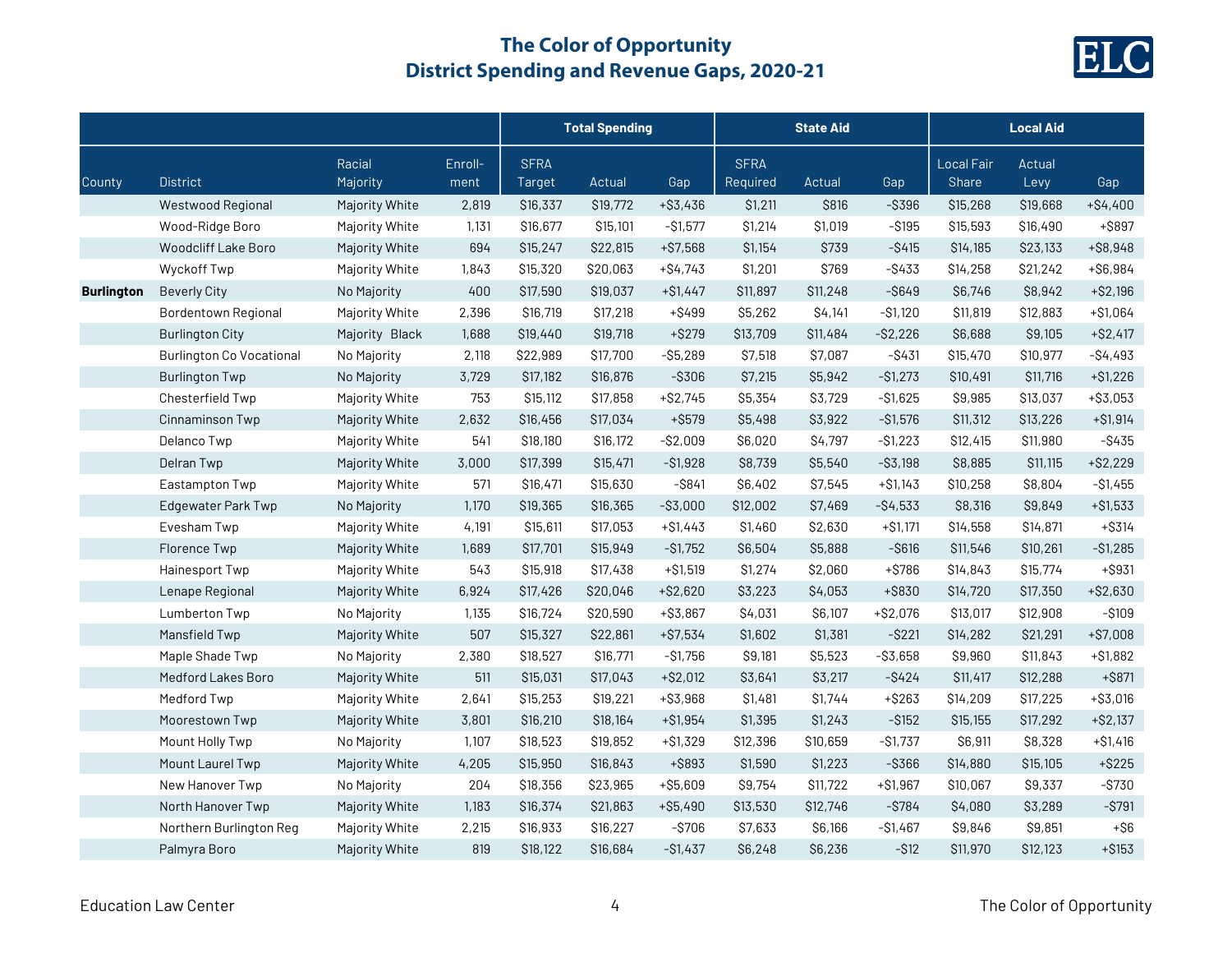

|        |                                 |                    |                 | <b>Total Spending</b> |           |             | <b>State Aid</b>        |          |             | <b>Local Aid</b>           |                |             |
|--------|---------------------------------|--------------------|-----------------|-----------------------|-----------|-------------|-------------------------|----------|-------------|----------------------------|----------------|-------------|
| County | <b>District</b>                 | Racial<br>Majority | Enroll-<br>ment | <b>SFRA</b><br>Target | Actual    | Gap         | <b>SFRA</b><br>Required | Actual   | Gap         | <b>Local Fair</b><br>Share | Actual<br>Levy | Gap         |
|        | Pemberton Twp                   | Majority White     | 4,766           | \$18,543              | \$22,651  | $+ $4,109$  | \$13,683                | \$18,099 | $+ $4,416$  | \$6,104                    | \$4,072        | $-$ \$2,032 |
|        | Rancocas Valley Regional        | Majority White     | 2,107           | \$18,362              | \$15,171  | $-$ \$3,191 | \$7,572                 | \$7,691  | $+ $120$    | \$11,255                   | \$9,059        | $-$ \$2,196 |
|        | Riverside Twp                   | No Majority        | 1,338           | \$20,286              | \$15,920  | $-$4,366$   | \$14,985                | \$10,102 | $-$4,883$   | \$5,592                    | \$6,566        | $+$ \$974   |
|        | Riverton                        | Majority White     | 365             | \$16,035              | \$16,073  | $+$ \$38    | \$2,126                 | \$1,475  | $-$ \$650   | \$13,972                   | \$15,402       | $+ $1,430$  |
|        | Shamong Twp                     | Majority White     | 703             | \$15,682              | \$19,561  | $+ $3,879$  | \$4,086                 | \$5,423  | $+ $1,338$  | \$12,041                   | \$13,872       | $+ $1,830$  |
|        | Southampton Twp                 | Majority White     | 704             | \$16,326              | \$17,858  | $+ $1,532$  | \$1,645                 | \$2,489  | $+$ \$844   | \$15,226                   | \$17,054       | $+ $1,828$  |
|        | Springfield Twp                 | Majority White     | 222             | \$15,452              | \$17,774  | $+ $2,322$  | \$1,473                 | \$3,916  | $+ $2,443$  | \$14,403                   | \$14,880       | $+$ \$477   |
|        | Tabernacle Twp                  | Majority White     | 641             | \$15,463              | \$18,897  | $+ $3,434$  | \$3,566                 | \$6,882  | $+ $3,316$  | \$12,481                   | \$12,586       | $+ $105$    |
|        | Westampton                      | No Majority        | 1,028           | \$16,612              | \$14,329  | $-$ \$2,283 | \$5,542                 | \$4,077  | $-$1,466$   | \$11,497                   | \$10,139       | $-$1,358$   |
|        | Willingboro Twp                 | Majority Black     | 3,830           | \$19,660              | \$18,412  | $-$1,248$   | \$11,887                | \$11,427 | $-$ \$460   | \$8,698                    | \$9,207        | $+$ \$508   |
|        | Woodland Twp                    | Majority White     | 130             | \$15,890              | \$22,720  | $+ $6,831$  | \$6,191                 | \$6,589  | +\$398      | \$10,301                   | \$16,121       | $+ $5,819$  |
| Camden | Audubon Boro                    | Majority White     | 1,312           | \$16,782              | \$16,037  | $-$ \$745   | \$5,809                 | \$6,191  | +\$382      | \$10,157                   | \$9,615        | $-$ \$542   |
|        | <b>Barrington Boro</b>          | Majority White     | 824             | \$16,695              | \$17,757  | $+ $1,062$  | \$5,571                 | \$4,302  | $-$1,268$   | \$11,233                   | \$13,013       | $+ $1,780$  |
|        | <b>Bellmawr Boro</b>            | Majority White     | 1,232           | \$17,705              | \$15,368  | $-S2,337$   | \$9,865                 | \$6,621  | $-$ \$3,244 | \$8,665                    | \$9,304        | +\$639      |
|        | <b>Berlin Boro</b>              | Majority White     | 797             | \$15,550              | \$14,120  | $-$1,430$   | \$5,881                 | \$5,071  | $-$ \$809   | \$9,959                    | \$9,587        | $-$ \$371   |
|        | <b>Berlin Twp</b>               | Majority White     | 825             | \$17,596              | \$16,085  | $- $1,511$  | \$6,935                 | \$6,706  | $-$ \$229   | \$11,088                   | \$11,075       | $-$ \$12    |
|        | Black Horse Pike Regional       | Majority White     | 3,577           | \$19,156              | \$18,762  | $-$ \$394   | \$10,722                | \$9,867  | $-$ \$855   | \$8,741                    | \$9,708        | $+$ \$967   |
|        | Brooklawn Boro                  | Majority White     | 364             | \$18,724              | \$16,234  | $-$ \$2,491 | \$14,033                | \$11,963 | $-$2,069$   | \$5,808                    | \$3,644        | $-$ \$2,164 |
|        | Camden City                     | Majority Latino    | 17,930          | \$20,495              | \$19,169  | $-S1,327$   | \$20,062                | \$18,880 | $-$ \$1,182 | \$1,963                    | \$824          | $- $1,138$  |
|        | <b>Camden County Vocational</b> | No Majority        | 2,086           | \$24,500              | \$19,563  | $-$4,937$   | \$13,468                | \$11,669 | $-$1,800$   | \$11,032                   | \$8,549        | $-$2,483$   |
|        | Cherry Hill Twp                 | Majority White     | 10,810          | \$16,526              | \$17,638  | $+ $1,112$  | \$3,102                 | \$1,899  | $-$1,203$   | \$13,685                   | \$16,874       | $+ $3,189$  |
|        | Clementon Boro                  | No Majority        | 643             | \$19,829              | \$13,416  | $-$ \$6,413 | \$12,791                | \$10,785 | $-$2,006$   | \$7,469                    | \$7,031        | $-$ \$438   |
|        | Collingswood Boro               | Majority White     | 1,958           | \$16,878              | \$16,907  | $+$ \$29    | \$6,223                 | \$5,879  | $-$ \$344   | \$11,173                   | \$9,663        | $-$1,509$   |
|        | Eastern Camden County Reg       | Majority White     | 1,921           | \$17,374              | \$17,156  | $-$ \$218   | \$3,903                 | \$4,722  | $+$ \$819   | \$13,932                   | \$13,993       | $+$ \$60    |
|        | Gibbsboro Boro                  | Majority White     | 251             | \$15,574              | \$17,627  | $+ $2,053$  | \$4,712                 | \$5,230  | $+ $518$    | \$10,970                   | \$13,051       | $+ $2,081$  |
|        | Gloucester City                 | Majority White     | 2,324           | \$18,940              | \$18,168  | $-$ \$772   | \$15,316                | \$14,958 | $-$ \$358   | \$4,540                    | \$2,963        | $-S1,577$   |
|        | Gloucester Twp                  | No Majority        | 6,614           | \$17,485              | \$15,702  | $-$1,784$   | \$9,354                 | \$8,414  | $-$ \$940   | \$8,737                    | \$8,172        | $-$ \$565   |
|        | Haddon Heights Boro             | Majority White     | 980             | \$15,854              | \$16,051  | $+ $197$    | \$1,145                 | \$1,232  | $+$ \$87    | \$14,815                   | \$14,112       | $-$ \$702   |
|        | Haddon Twp                      | Majority White     | 1,956           | \$16,272              | \$15,856  | $-$ \$416   | \$3,930                 | \$4,238  | +\$308      | \$12,533                   | \$12,468       | $-$ \$65    |
|        | Haddonfield                     | Majority White     | 2,631           | \$15,491              | \$14,805  | $-$ \$686   | \$1,077                 | \$741    | -\$336      | \$14,459                   | \$14,245       | $-$ \$214   |
|        | Hi Nella                        | No Majority        | 155             | \$19,217              | \$484,296 | +\$465,079  | \$15,023                | \$9,290  | $-$ \$5,733 | \$4,341                    | \$7,268        | $+ $2,927$  |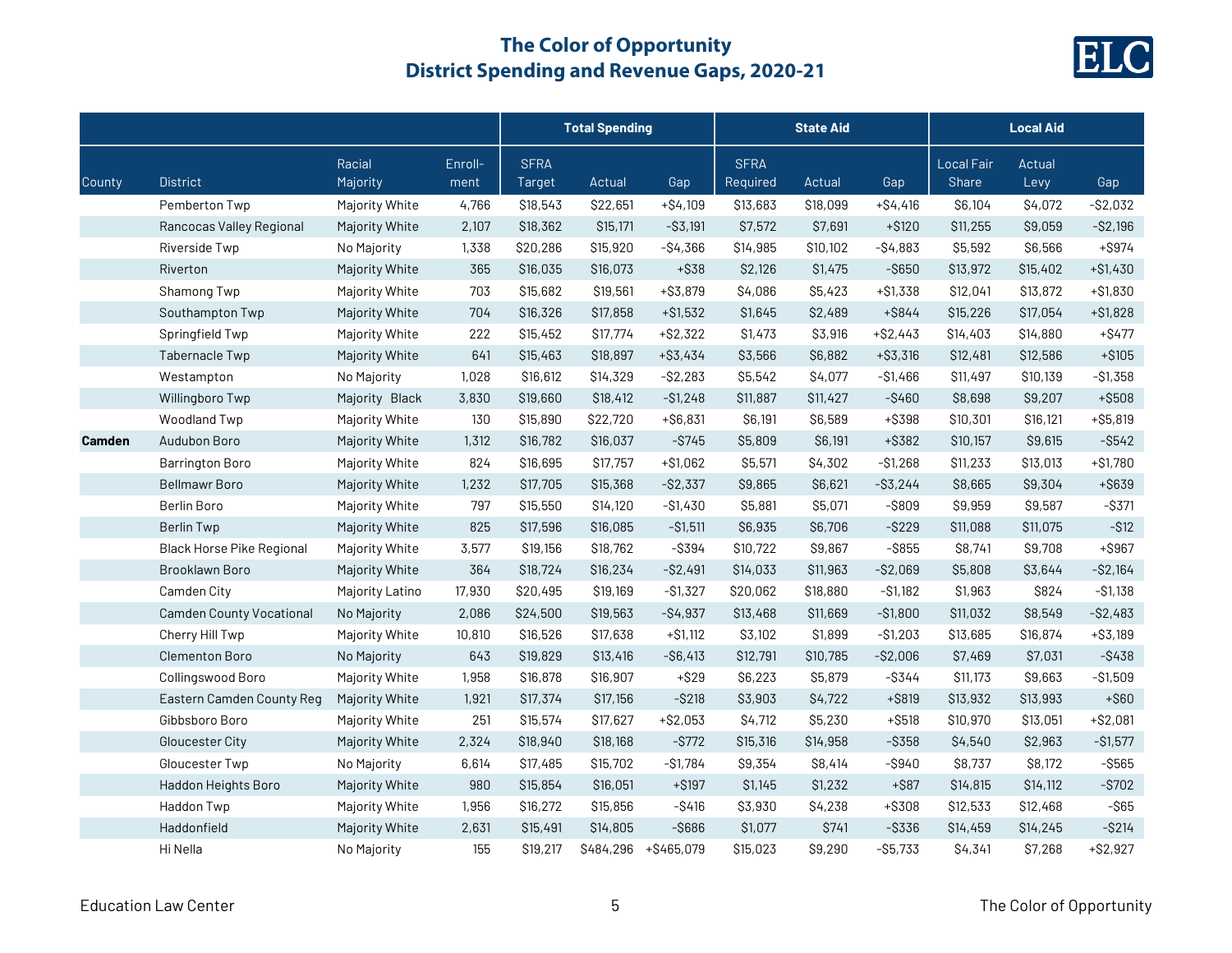

|                 |                           |                    |                 | <b>Total Spending</b> |          |             | <b>State Aid</b>        |          |             | <b>Local Aid</b>                  |                |             |
|-----------------|---------------------------|--------------------|-----------------|-----------------------|----------|-------------|-------------------------|----------|-------------|-----------------------------------|----------------|-------------|
| County          | <b>District</b>           | Racial<br>Majority | Enroll-<br>ment | <b>SFRA</b><br>Target | Actual   | Gap         | <b>SFRA</b><br>Required | Actual   | Gap         | <b>Local Fair</b><br><b>Share</b> | Actual<br>Levy | Gap         |
|                 | Laurel Springs Boro       | Majority White     | 290             | \$17,249              | \$17,572 | $+$ \$322   | \$9,241                 | \$7,573  | $-$1,668$   | \$8,072                           | \$9,757        | $+ $1,685$  |
|                 | Lawnside Boro             | Majority Black     | 469             | \$18,162              | \$17,761 | $-$ \$401   | \$12,818                | \$9,757  | $- $3,061$  | \$6,768                           | \$11,069       | $+ $4,301$  |
|                 | Lindenwold Boro           | Majority Latino    | 2,996           | \$21,251              | \$14,630 | $-$ \$6,620 | \$18,012                | \$10,989 | $-$7,023$   | \$4,113                           | \$4,641        | $+ $528$    |
|                 | Magnolia Boro             | Majority White     | 388             | \$17,523              | \$22,127 | $+$ \$4,604 | \$9,432                 | \$8,670  | $-$ \$762   | \$8,411                           | \$11,557       | $+ $3,145$  |
|                 | Merchantville Boro        | Majority White     | 606             | \$17,550              | \$15,922 | $- $1,628$  | \$10,001                | \$5,297  | $-$4,704$   | \$7,876                           | \$9,846        | $+ $1,970$  |
|                 | Mount Ephraim Boro        | Majority White     | 606             | \$16,971              | \$19,628 | $+ $2,656$  | \$7,754                 | \$7,100  | $-$ \$654   | \$9,658                           | \$11,337       | $+ $1,680$  |
|                 | Oaklyn Boro               | Majority White     | 519             | \$16,899              | \$20,564 | +\$3,666    | \$6,351                 | \$5,567  | $-$ \$784   | \$11,041                          | \$11,638       | $+$ \$597   |
|                 | Pennsauken Twp            | Majority Latino    | 5,137           | \$20,307              | \$18,158 | $-$ \$2,149 | \$13,513                | \$10,936 | $-S2,577$   | \$7,500                           | \$8,249        | $+ $749$    |
|                 | Pine Hill Boro            | No Majority        | 1,608           | \$19,462              | \$18,704 | $-$ \$758   | \$14,438                | \$11,745 | $-$ \$2,693 | \$5,596                           | \$7,700        | $+ $2,104$  |
|                 | Runnemede Boro            | Majority White     | 854             | \$16,986              | \$17,843 | $+$ \$857   | \$9,188                 | \$7,377  | $- $1,811$  | \$8,375                           | \$9,743        | $+ $1,368$  |
|                 | Somerdale Boro            | No Majority        | 468             | \$17,059              | \$17,838 | $+ $779$    | \$8,459                 | \$7,215  | $-$1,244$   | \$8,784                           | \$10,515       | $+ $1,732$  |
|                 | Sterling High School Dist | Majority White     | 810             | \$18,819              | \$17,432 | $-$1,387$   | \$11,715                | \$8,935  | $-$ \$2,780 | \$7,187                           | \$8,502        | $+ $1,315$  |
|                 | <b>Stratford Boro</b>     | Majority White     | 705             | \$17,069              | \$17,182 | $+ $114$    | \$9,028                 | \$7,354  | $-$1,674$   | \$8,284                           | \$10,498       | $+ $2,215$  |
|                 | Voorhees Twp              | Majority White     | 2,822           | \$15,720              | \$17,474 | $+ $1,754$  | \$1,414                 | \$1,762  | $+$ \$348   | \$14,667                          | \$17,169       | $+ $2,502$  |
|                 | Waterford Twp             | Majority White     | 1,539           | \$16,558              | \$20,308 | $+ $3,750$  | \$7,860                 | \$8,493  | +\$633      | \$9,703                           | \$10,182       | $+$ \$478   |
|                 | <b>Winslow Twp</b>        | Majority Black     | 4,730           | \$18,954              | \$19,400 | $+$ \$445   | \$10,127                | \$9,756  | $-$ \$371   | \$10,019                          | \$11,058       | $+ $1,039$  |
|                 | Woodlynne Boro            | Majority Latino    | 572             | \$21,452              | \$19,396 | $-$ \$2,056 | \$19,195                | \$14,800 | $-$4,395$   | \$2,743                           | \$4,388        | $+ $1,645$  |
| <b>Cape May</b> | Avalon Boro               | Majority White     | 26              | \$14,116              | \$40,040 | $+ $25,923$ | \$1,568                 | \$2,427  | +\$859      | \$13,122                          | \$120,780      | +\$107,658  |
|                 | Cape May City             | Majority White     | 144             | \$14,660              | \$26,505 | $+ $11,845$ | \$1,235                 | \$2,397  | $+ $1,162$  | \$15,286                          | \$15,091       | $-$ \$195   |
|                 | Cape May Co Vocational    | Majority White     | 557             | \$20,682              | \$25,112 | $+ $4,430$  | \$1,088                 | \$2,506  | $+ $1,418$  | \$19,594                          | \$24,363       | $+ $4,770$  |
|                 | Dennis Twp                | Majority White     | 781             | \$15,895              | \$19,553 | $+ $3,657$  | \$1,824                 | \$6,273  | $+ $4,450$  | \$15,260                          | \$15,228       | $-$ \$32    |
|                 | Lower Cape May Regional   | Majority White     | 1,317           | \$18,428              | \$22,099 | $+ $3,671$  | \$1,807                 | \$4,815  | $+ $3,008$  | \$17,233                          | \$16,878       | $-$ \$355   |
|                 | Lower Twp                 | Majority White     | 1,682           | \$17,240              | \$18,728 | $+ $1,488$  | \$1,853                 | \$4,758  | $+ $2,905$  | \$16,706                          | \$12,471       | $-$4,235$   |
|                 | Middle Twp                | Majority White     | 2,375           | \$17,736              | \$15,641 | $-$ \$2,095 | \$4,200                 | \$5,348  | $+ $1,149$  | \$14,580                          | \$12,539       | $-$ \$2,041 |
|                 | North Wildwood City       | Majority White     | 214             | \$17,885              | \$44,252 | $+ $26,367$ | \$1,503                 | \$2,808  | $+ $1,305$  | \$17,478                          | \$39,044       | $+ $21,566$ |
|                 | Ocean City                | Majority White     | 1,484           | \$16,194              | \$19,786 | $+ $3,592$  | \$1,262                 | \$908    | $-$ \$354   | \$15,274                          | \$16,194       | $+$ \$919   |
|                 | Stone Harbor Boro         | Majority White     | 31              | \$14,249              | \$27,766 | $+ $13,517$ | \$1,258                 | \$1,551  | $+$ \$293   | \$13,210                          | \$83,682       | $+ $70,472$ |
|                 | Upper Twp                 | Majority White     | 1,886           | \$15,538              | \$18,253 | $+ $2,715$  | \$2,570                 | \$4,169  | $+ $1,598$  | \$13,564                          | \$13,554       | $- $10$     |
|                 | West Cape May Boro        | Majority White     | 72              | \$15,271              | \$22,642 | $+ $7,371$  | \$1,116                 | \$1,094  | $-$ \$22    | \$14,223                          | \$16,802       | $+ $2,579$  |
|                 | Wildwood City             | Majority Latino    | 846             | \$20,571              | \$22,137 | $+ $1,566$  | \$5,063                 | \$6,018  | $+$ \$955   | \$16,504                          | \$15,952       | $-$ \$552   |
|                 | Wildwood Crest Boro       | Majority White     | 301             | \$16,039              | \$32,299 | $+ $16,259$ | \$1,407                 | \$1,735  | $+$ \$328   | \$15,457                          | \$30,294       | $+ $14,837$ |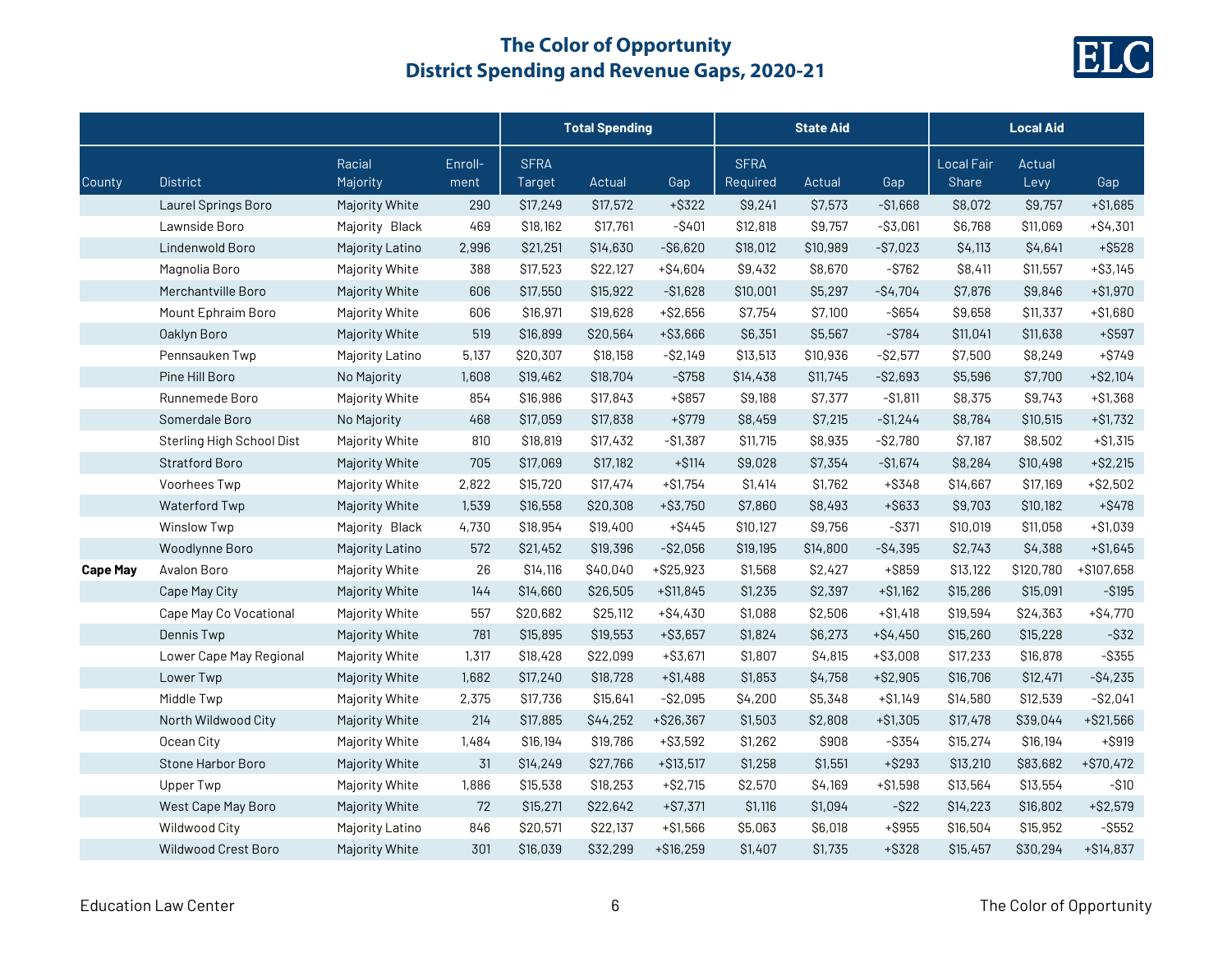

|              |                                  |                    |                 | <b>Total Spending</b> |          |             | <b>State Aid</b>        |          |             | <b>Local Aid</b>                  |                |             |
|--------------|----------------------------------|--------------------|-----------------|-----------------------|----------|-------------|-------------------------|----------|-------------|-----------------------------------|----------------|-------------|
| County       | <b>District</b>                  | Racial<br>Majority | Enroll-<br>ment | <b>SFRA</b><br>Target | Actual   | Gap         | <b>SFRA</b><br>Required | Actual   | Gap         | <b>Local Fair</b><br><b>Share</b> | Actual<br>Levy | Gap         |
|              | Woodbine Boro                    | No Majority        | 293             | \$18,120              | \$19,468 | $+ $1,348$  | \$11,975                | \$11,988 | $+ $13$     | \$7,657                           | \$7,837        | $+ $180$    |
|              | <b>Cumberland</b> Bridgeton City | Majority Latino    | 6,771           | \$21,052              | \$16,445 | $-$4,607$   | \$20,621                | \$15,732 | $-$4,889$   | \$1,676                           | \$618          | $- $1,058$  |
|              | <b>Commercial Twp</b>            | Majority White     | 645             | \$19,672              | \$17,097 | $-$ \$2,574 | \$15,220                | \$15,529 | +\$309      | \$5,965                           | \$3,520        | $-$ \$2,445 |
|              | <b>Cumberland Co Vocational</b>  | Majority White     | 1,226           | \$21,327              | \$17,864 | $-$ \$3,463 | \$15,760                | \$5,929  | $-$ \$9,831 | \$5,567                           | \$7,257        | $+ $1,690$  |
|              | <b>Cumberland Regional</b>       | No Majority        | 961             | \$19,628              | \$18,031 | $-$1,597$   | \$12,384                | \$12,294 | $-$ \$90    | \$7,792                           | \$9,872        | $+ $2,080$  |
|              | Deerfield Twp                    | No Majority        | 262             | \$17,769              | \$18,162 | +\$393      | \$9,398                 | \$10,580 | $+ $1,183$  | \$9,620                           | \$11,886       | $+ $2,267$  |
|              | Downe Twp                        | Majority White     | 170             | \$18,208              | \$19,131 | $+$ \$923   | \$7,541                 | \$9,389  | $+ $1,847$  | \$10,974                          | \$10,277       | $-$ \$697   |
|              | Fairfield Twp                    | No Majority        | 564             | \$16,526              | \$15,327 | $- $1,199$  | \$11,071                | \$12,591 | $+ $1,520$  | \$6,413                           | \$2,355        | $-$4,059$   |
|              | Greenwich Twp                    | Majority White     | 91              | \$16,506              | \$18,918 | $+ $2,412$  | \$7,890                 | \$5,823  | $-$2,067$   | \$9,735                           | \$13,146       | $+$ \$3,412 |
|              | <b>Hopewell Twp</b>              | Majority White     | 495             | \$16,126              | \$15,327 | $-$ \$799   | \$6,641                 | \$7,458  | $+$ \$816   | \$9,248                           | \$7,697        | $- $1,551$  |
|              | Lawrence Twp                     | Majority White     | 535             | \$17,603              | \$15,650 | $-$1,953$   | \$11,735                | \$11,979 | $+$ \$244   | \$7,078                           | \$4,908        | $-$ \$2,169 |
|              | Maurice River Twp                | Majority White     | 524             | \$17,211              | \$17,119 | $-$ \$92    | \$10,286                | \$9,420  | $-$ \$866   | \$8,036                           | \$6,607        | $-$1,429$   |
|              | Millville City                   | No Majority        | 5,233           | \$19,473              | \$17,758 | $-$1,715$   | \$15,002                | \$14,722 | $-$ \$280   | \$5,617                           | \$2,848        | $-$ \$2,769 |
|              | <b>Stow Creek Twp</b>            | Majority White     | 127             | \$15,683              | \$17,293 | $+ $1,610$  | \$4,001                 | \$6,123  | $+ $2,122$  | \$12,677                          | \$10,759       | $-$1,918$   |
|              | <b>Upper Deerfield Twp</b>       | No Majority        | 914             | \$17,715              | \$19,453 | $+ $1,738$  | \$10,428                | \$9,514  | $-$ \$914   | \$8,759                           | \$9,577        | $+$ \$817   |
|              | Vineland City                    | Majority Latino    | 11,263          | \$19,310              | \$16,067 | $-$ \$3,242 | \$14,003                | \$13,618 | $-$ \$386   | \$6,470                           | \$2,566        | $-$ \$3,904 |
| <b>Essex</b> | <b>Belleville Town</b>           | Majority Latino    | 4,600           | \$20,037              | \$15,412 | $-$4,625$   | \$9,491                 | \$7,365  | $-$ \$2,126 | \$10,986                          | \$9,701        | $-$1,285$   |
|              | <b>Bloomfield Twp</b>            | No Majority        | 6,443           | \$19,145              | \$16,228 | $-$ \$2,916 | \$7,134                 | \$4,926  | $-$ \$2,208 | \$12,160                          | \$11,677       | $-$ \$483   |
|              | Caldwell-West Caldwell           | Majority White     | 2,717           | \$16,723              | \$17,158 | $+ $435$    | \$1,189                 | \$858    | $-$ \$331   | \$15,633                          | \$17,143       | $+ $1,509$  |
|              | Cedar Grove Twp                  | Majority White     | 1,569           | \$16,276              | \$18,546 | $+ $2,270$  | \$1,241                 | \$1,045  | $-$ \$196   | \$15,193                          | \$18,353       | $+ $3,160$  |
|              | City Of Orange Twp               | Majority Black     | 6,100           | \$21,803              | \$17,694 | $-$4,109$   | \$18,829                | \$16,799 | $-$ \$2,030 | \$4,581                           | \$2,417        | $-$ \$2,164 |
|              | East Orange                      | Majority Black     | 11,264          | \$21,005              | \$20,131 | $-$ \$874   | \$16,952                | \$17,772 | +\$820      | \$5,116                           | \$2,300        | $-$ \$2,816 |
|              | Essex Co Voc-Tech                | Majority Latino    | 2,468           | \$27,290              | \$22,632 | $-$4,658$   | \$12,813                | \$9,655  | $-$ \$3,157 | \$14,478                          | \$7,997        | $-$ \$6,481 |
|              | Essex Fells Boro                 | Majority White     | 235             | \$15,387              | \$21,251 | $+ $5,864$  | \$1,104                 | \$629    | $-$ \$475   | \$14,311                          | \$22,686       | $+ $8,375$  |
|              | Fairfield Twp                    | Majority White     | 673             | \$15,743              | \$17,313 | $+ $1,569$  | \$1,278                 | \$857    | $-$ \$421   | \$14,658                          | \$17,675       | $+ $3,017$  |
|              | Glen Ridge Boro                  | Majority White     | 1,827           | \$16,090              | \$17,464 | $+ $1,374$  | \$1,159                 | \$709    | $-$ \$450   | \$15,011                          | \$17,161       | $+ $2,150$  |
|              | Irvington Township               | Majority Black     | 9,306           | \$20,973              | \$18,494 | $-$ \$2,479 | \$17,534                | \$15,587 | $-$1,947$   | \$4,733                           | \$2,175        | $-$ \$2,559 |
|              | Livingston Twp                   | Majority White     | 6,165           | \$16,364              | \$17,712 | $+ $1,348$  | \$1,308                 | \$817    | -\$491      | \$15,283                          | \$17,899       | $+ $2,615$  |
|              | Millburn Twp                     | No Majority        | 4,770           | \$16,291              | \$19,308 | $+ $3,017$  | \$1,262                 | \$881    | $-$ \$381   | \$15,210                          | \$18,509       | $+ $3,300$  |
|              | Montclair Town                   | Majority White     | 6,647           | \$16,937              | \$18,822 | $+ $1,884$  | \$1,333                 | \$1,331  | $-$ \$2     | \$15,834                          | \$18,147       | $+ $2,313$  |
|              | Newark City                      | Majority Latino    | 61,320          | \$21,752              | \$18,137 | $-$ \$3,615 | \$19,254                | \$15,334 | $-$ \$3,920 | \$3,693                           | \$2,551        | $- $1,142$  |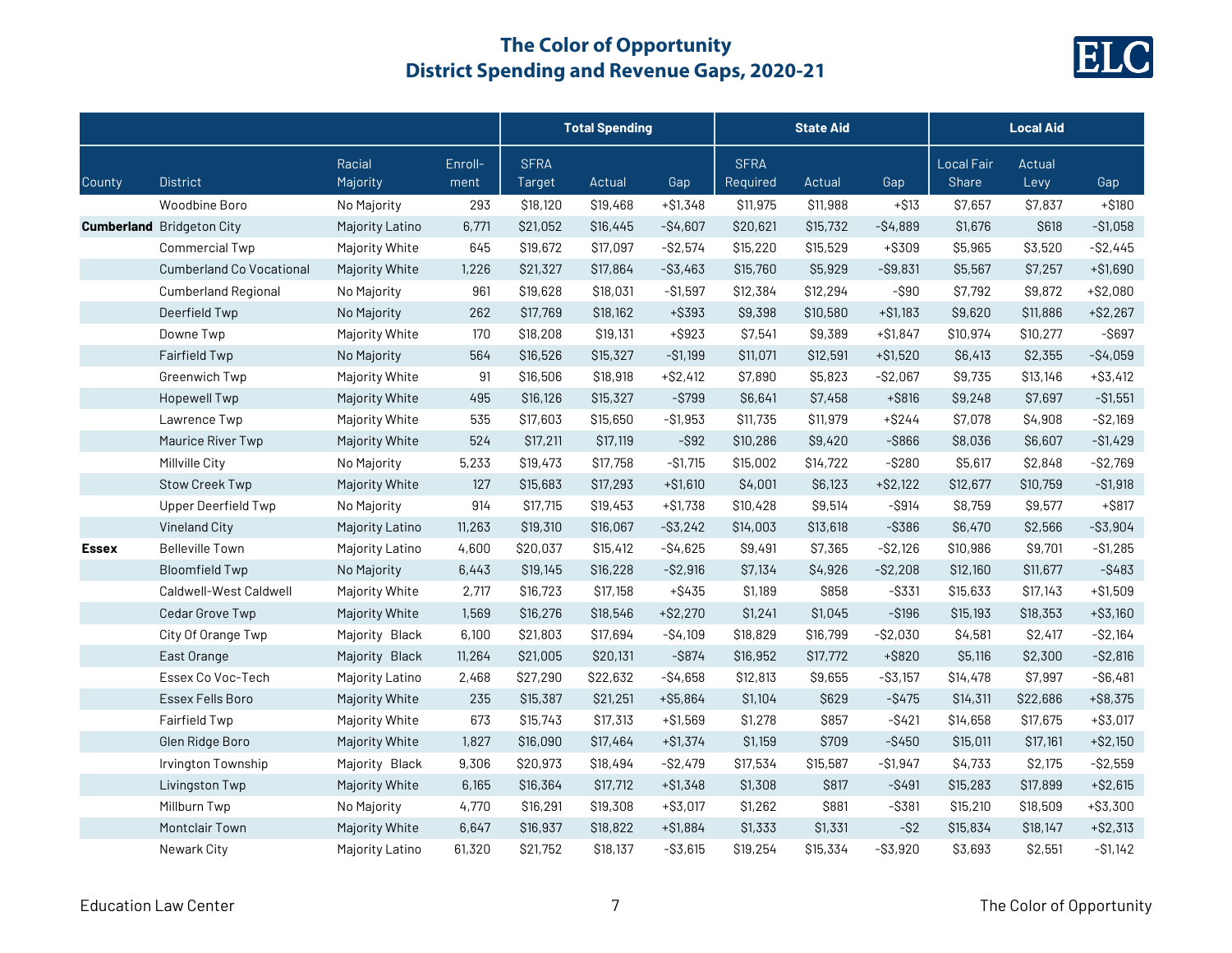

|            |                           |                    |                 | <b>Total Spending</b> |           |             | <b>State Aid</b>        |          |             | <b>Local Aid</b>           |                |             |
|------------|---------------------------|--------------------|-----------------|-----------------------|-----------|-------------|-------------------------|----------|-------------|----------------------------|----------------|-------------|
| County     | <b>District</b>           | Racial<br>Majority | Enroll-<br>ment | <b>SFRA</b><br>Target | Actual    | Gap         | <b>SFRA</b><br>Required | Actual   | Gap         | Local Fair<br><b>Share</b> | Actual<br>Levy | Gap         |
|            | North Caldwell Boro       | Majority White     | 667             | \$15,430              | \$19,367  | $+ $3,938$  | \$1,264                 | \$874    | $-$ \$390   | \$14,346                   | \$19,930       | $+ $5,584$  |
|            | Nutley Town               | Majority White     | 4,100           | \$17,002              | \$16,460  | $-$ \$541   | \$2,157                 | \$1,998  | $-$ \$158   | \$15,006                   | \$14,441       | $-$ \$565   |
|            | Roseland Boro             | Majority White     | 466             | \$15,621              | \$18,465  | $+ $2,844$  | \$1,349                 | \$1,065  | $-$ \$284   | \$14,537                   | \$18,096       | $+ $3,559$  |
|            | South Orange-Maplewood    | Majority White     | 7,584           | \$16,969              | \$18,184  | $+ $1,215$  | \$1,294                 | \$969    | $-$ \$325   | \$15,941                   | \$16,916       | $+$ \$975   |
|            | Verona Boro               | Majority White     | 2,294           | \$16,191              | \$15,826  | $-$ \$365   | \$1,134                 | \$919    | $-$ \$214   | \$15,111                   | \$15,229       | $+ $118$    |
|            | West Essex Regional       | Majority White     | 1,679           | \$17,012              | \$21,902  | $+ $4,890$  | \$1,551                 | \$971    | $-$ \$580   | \$15,929                   | \$22,690       | $+ $6,761$  |
|            | West Orange Town          | No Majority        | 6,686           | \$19,177              | \$20,940  | $+ $1,763$  | \$3,559                 | \$2,434  | $- $1,125$  | \$16,036                   | \$21,162       | $+ $5,126$  |
| Gloucester | Clayton Boro              | No Majority        | 1,499           | \$17,578              | \$14,147  | $-$ \$3,432 | \$11,912                | \$8,539  | $-$ \$3,373 | \$6,226                    | \$6,436        | $+ $210$    |
|            | Clearview Regional        | Majority White     | 2,216           | \$16,754              | \$14,624  | $-$ \$2,129 | \$5,473                 | \$6,446  | $+$ \$973   | \$11,790                   | \$9,029        | $-$ \$2,761 |
|            | Delsea Regional H.S Dist. | Majority White     | 1,549           | \$17,580              | \$17,891  | $+$ \$311   | \$9,109                 | \$8,938  | $-$ \$170   | \$9,045                    | \$10,257       | $+ $1,211$  |
|            | Deptford Twp              | Majority White     | 4,010           | \$17,685              | \$16,220  | $-$1,465$   | \$7,356                 | \$6,806  | $-$ \$550   | \$11,043                   | \$11,186       | $+ $143$    |
|            | East Greenwich Twp        | Majority White     | 1,311           | \$15,035              | \$13,461  | $-$1,574$   | \$5,909                 | \$3,614  | $-$ \$2,295 | \$9,619                    | \$9,972        | $+$ \$353   |
|            | Elk Twp                   | Majority White     | 305             | \$16,089              | \$18,339  | $+ $2,250$  | \$7,257                 | \$8,248  | $+$ \$991   | \$10,027                   | \$11,745       | $+ $1,718$  |
|            | Franklin Twp              | Majority White     | 1,268           | \$16,783              | \$15,895  | $-$ \$888   | \$8,039                 | \$7,444  | $-$ \$595   | \$9,302                    | \$8,902        | $-$ \$400   |
|            | Gateway Regional          | Majority White     | 899             | \$18,411              | \$21,878  | $+ $3,467$  | \$10,659                | \$8,839  | $-$1,820$   | \$8,311                    | \$12,592       | $+ $4,281$  |
|            | Glassboro                 | No Majority        | 1,923           | \$18,151              | \$21,178  | $+ $3,027$  | \$7,383                 | \$8,109  | $+ $726$    | \$11,456                   | \$11,444       | $-$ \$12    |
|            | Gloucester Co Vocational  | Majority White     | 1,531           | \$19,941              | \$15,084  | $-S4,857$   | \$8,472                 | \$5,978  | $-$ \$2,494 | \$11,469                   | \$7,949        | $-$ \$3,519 |
|            | Greenwich Twp             | Majority White     | 501             | \$17,853              | \$23,114  | $+$ \$5,261 | \$1,651                 | \$1,994  | $+$ \$343   | \$16,628                   | \$20,540       | $+ $3,912$  |
|            | Harrison Twp              | Majority White     | 1,352           | \$15,338              | \$14,646  | $-$ \$691   | \$3,803                 | \$4,339  | +\$536      | \$11,991                   | \$9,872        | $-$ \$2,119 |
|            | Kingsway Regional         | Majority White     | 2,689           | \$16,649              | \$12,308  | $-$ \$4,341 | \$8,266                 | \$5,113  | $- $3,153$  | \$8,997                    | \$8,565        | $-$ \$432   |
|            | Logan Twp                 | Majority White     | 1,111           | \$15,910              | \$18,026  | $+ $2,117$  | \$1,459                 | \$4,026  | $+ $2,567$  | \$15,183                   | \$13,473       | $-$1,710$   |
|            | Mantua Twp                | Majority White     | 1,266           | \$15,658              | \$16,152  | $+$ \$494   | \$4,919                 | \$5,215  | $+ $296$    | \$11,487                   | \$12,356       | +\$869      |
|            | Monroe Twp                | Majority White     | 5,461           | \$17,488              | \$14,931  | $-$2,556$   | \$9,445                 | \$7,416  | $-$ \$2,030 | \$8,460                    | \$9,543        | $+ $1,082$  |
|            | National Park Boro        | Majority White     | 314             | \$16,798              | \$17,496  | +\$698      | \$11,368                | \$9,179  | $-$ \$2,189 | \$6,306                    | \$8,174        | $+ $1,868$  |
|            | Newfield Boro             | No Majority        | 262             | \$17,997              | \$181,615 | +\$163,618  | \$10,837                | \$7,147  | $-$ \$3,689 | \$7,882                    | \$10,860       | $+ $2,978$  |
|            | Paulsboro Boro            | No Majority        | 1,151           | \$20,768              | \$17,881  | $-$ \$2,887 | \$17,022                | \$13,271 | $-$ \$3,751 | \$4,486                    | \$6,102        | $+ $1,616$  |
|            | Pitman Boro               | Majority White     | 1,175           | \$16,543              | \$20,746  | $+ $4,203$  | \$6,580                 | \$7,804  | $+ $1,224$  | \$10,043                   | \$12,426       | $+ $2,383$  |
|            | South Harrison Twp        | Majority White     | 318             | \$15,521              | \$15,235  | $-$ \$286   | \$3,061                 | \$4,264  | $+ $1,203$  | \$12,876                   | \$10,801       | $-$ \$2,075 |
|            | Swedesboro-Woolwich       | Majority White     | 1,545           | \$15,699              | \$16,134  | $+$ \$435   | \$7,473                 | \$5,436  | $-S2,037$   | \$8,666                    | \$10,582       | $+ $1,916$  |
|            | Washington Twp            | Majority White     | 7,189           | \$16,624              | \$19,023  | $+ $2,399$  | \$5,737                 | \$6,525  | $+ $789$    | \$11,271                   | \$12,337       | $+ $1,065$  |
|            | Wenonah Boro              | Majority White     | 148             | \$14,808              | \$19,619  | $+ $4,811$  | \$1,087                 | \$2,550  | $+ $1,464$  | \$13,774                   | \$19,167       | $+ $5,393$  |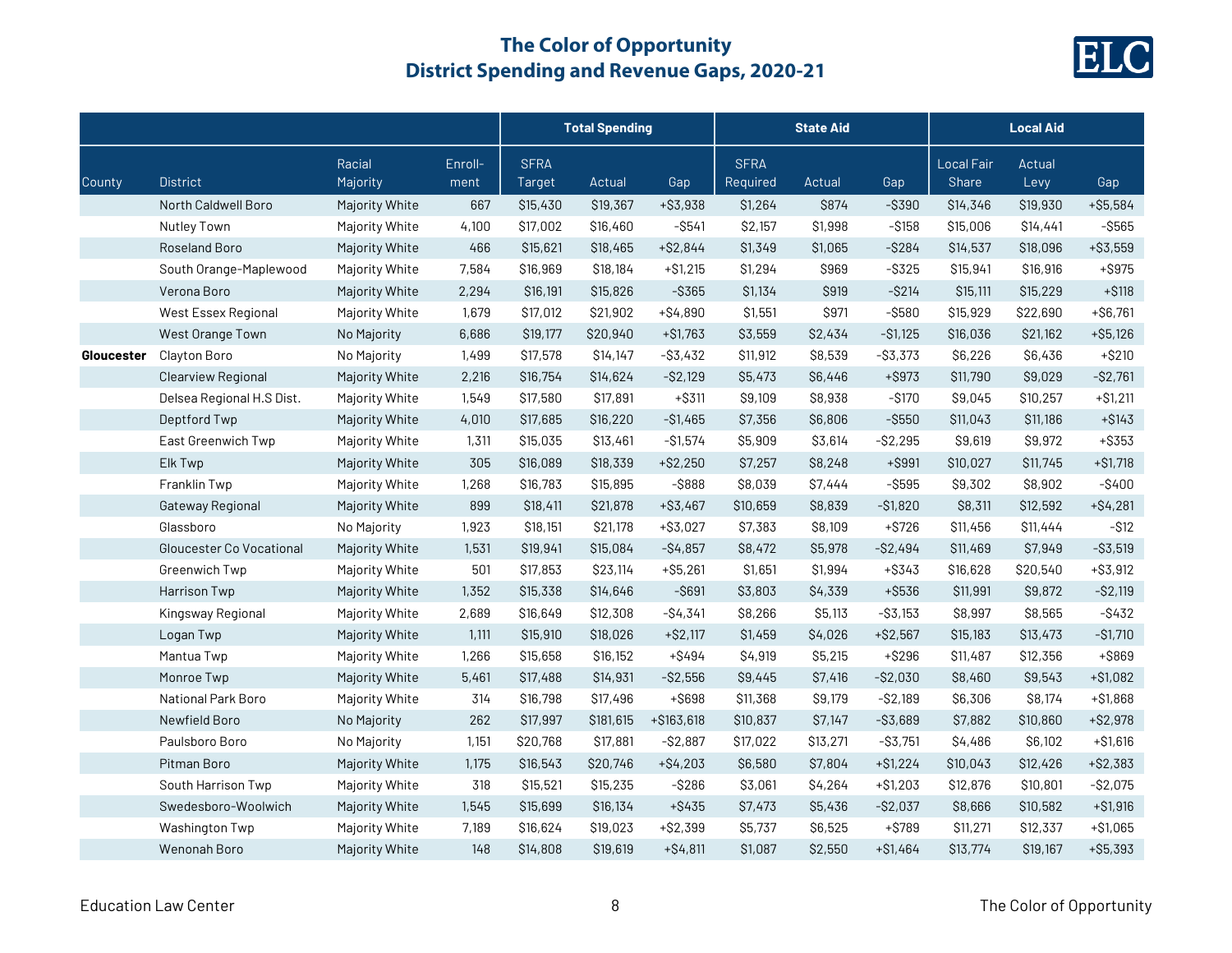

|                  |                                 |                    |                 | <b>Total Spending</b> |          |              | <b>State Aid</b>        |          |             | <b>Local Aid</b>           |                |             |
|------------------|---------------------------------|--------------------|-----------------|-----------------------|----------|--------------|-------------------------|----------|-------------|----------------------------|----------------|-------------|
| County           | <b>District</b>                 | Racial<br>Majority | Enroll-<br>ment | <b>SFRA</b><br>Target | Actual   | Gap          | <b>SFRA</b><br>Required | Actual   | Gap         | <b>Local Fair</b><br>Share | Actual<br>Levy | Gap         |
|                  | West Deptford Twp               | Majority White     | 2,990           | \$16,872              | \$15,735 | $-$1,137$    | \$5,324                 | \$4,903  | $-$ \$421   | \$12,310                   | \$12,257       | $-$ \$53    |
|                  | <b>Westville Boro</b>           | Majority White     | 359             | \$17,775              | \$18,342 | $+$ \$567    | \$12,518                | \$9,538  | $-S2,979$   | \$6,709                    | \$8,684        | $+ $1,975$  |
|                  | Woodbury City                   | No Majority        | 1,652           | \$19,511              | \$17,098 | $-$ \$2,414  | \$13,602                | \$9,342  | $-$4,259$   | \$6,787                    | \$8,770        | $+ $1,984$  |
|                  | Woodbury Heights Boro           | Majority White     | 246             | \$16,252              | \$17,141 | +\$889       | \$6,264                 | \$4,462  | $- $1,801$  | \$10,063                   | \$11,541       | $+ $1,478$  |
| <b>Hudson</b>    | <b>Bayonne City</b>             | No Majority        | 10,131          | \$20,068              | \$15,047 | $-$ \$5,020  | \$10,392                | \$7,358  | $- $3,034$  | \$10,243                   | \$7,496        | $-S2,747$   |
|                  | East Newark Boro                | Majority Latino    | 326             | \$22,960              | \$16,605 | $-$ \$6,355  | \$15,151                | \$12,948 | $-$2,203$   | \$8,349                    | \$4,755        | $-$ \$3,594 |
|                  | Guttenberg Town                 | Majority Latino    | 1,346           | \$22,555              | \$14,815 | $- $7,740$   | \$9,813                 | \$6,337  | $-$ \$3,477 | \$12,956                   | \$8,519        | $-$4,437$   |
|                  | Harrison Town                   | Majority Latino    | 2,290           | \$21,891              | \$17,249 | $-$4,642$    | \$12,467                | \$13,208 | $+ $741$    | \$10,459                   | \$4,967        | $-$ \$5,492 |
|                  | Hoboken City                    | No Majority        | 4,199           | \$17,478              | \$19,101 | $+ $1,622$   | \$1,276                 | \$2,105  | $+$ \$828   | \$17,043                   | \$16,718       | $-$ \$325   |
|                  | <b>Hudson County Vocational</b> | No Majority        | 2,929           | \$24,517              | \$19,212 | $- $5,305$   | \$8,068                 | \$7,828  | $-$ \$241   | \$16,820                   | \$11,820       | $-$ \$5,001 |
|                  | Jersey City                     | No Majority        | 35,750          | \$20,348              | \$19,836 | $-$ \$512    | \$4,518                 | \$10,596 | $+ $6,078$  | \$16,960                   | \$8,941        | $-$ \$8,019 |
|                  | <b>Kearny Town</b>              | Majority Latino    | 5,986           | \$19,920              | \$17,005 | $-$ \$2,915  | \$10,612                | \$7,600  | $-$ \$3,012 | \$9,657                    | \$9,595        | $-$ \$62    |
|                  | North Bergen Twp                | Majority Latino    | 7,025           | \$21,745              | \$16,993 | $-$4,752$    | \$9,809                 | \$9,125  | $-$ \$684   | \$11,939                   | \$7,404        | $-$ \$4,536 |
|                  | Secaucus Town                   | No Majority        | 2,255           | \$18,170              | \$16,463 | $-$1,707$    | \$1,466                 | \$930    | $-$ \$536   | \$16,981                   | \$16,315       | $-$ \$667   |
|                  | <b>Union City</b>               | Majority Latino    | 14,105          | \$22,420              | \$20,177 | $-$2,243$    | \$18,690                | \$16,964 | $-$1,726$   | \$4,998                    | \$1,270        | $-$ \$3,728 |
|                  | Weehawken Twp                   | No Majority        | 1,468           | \$17,317              | \$18,545 | $+ $1,228$   | \$1,344                 | \$1,970  | $+$ \$626   | \$17,352                   | \$17,551       | $+ $199$    |
|                  | West New York Town              | Majority Latino    | 8,694           | \$22,259              | \$16,408 | $- $5,850$   | \$16,452                | \$13,885 | $-$ \$2,567 | \$7,014                    | \$2,447        | $-$4,567$   |
| <b>Hunterdon</b> | Alexandria Twp                  | Majority White     | 448             | \$15,664              | \$20,803 | $+ $5,139$   | \$1,671                 | \$2,451  | $+$ \$781   | \$14,594                   | \$19,930       | $+ $5,336$  |
|                  | <b>Bethlehem Twp</b>            | Majority White     | 318             | \$15,579              | \$25,349 | $+$ \$9,769  | \$1,576                 | \$3,773  | $+ $2,197$  | \$14,512                   | \$23,472       | +\$8,960    |
|                  | <b>Bloomsbury Boro</b>          | Majority White     | 104             | \$17,409              | \$30,931 | $+ $13,522$  | \$4,309                 | \$5,562  | $+ $1,253$  | \$13,337                   | \$18,071       | $+ $4,734$  |
|                  | Califon Boro                    | Majority White     | 64              | \$15,355              | \$28,936 | $+ $13,581$  | \$1,512                 | \$3,322  | $+ $1,809$  | \$14,272                   | \$35,999       | $+ $21,727$ |
|                  | <b>Clinton Town</b>             | Majority White     | 402             | \$16,074              | \$20,087 | $+ $4,014$   | \$1,031                 | \$2,545  | $+ $1,514$  | \$14,988                   | \$18,472       | $+$ \$3,484 |
|                  | Clinton Twp                     | Majority White     | 1,134           | \$15,618              | \$21,038 | $+ $5,420$   | \$1,697                 | \$1,624  | $-$ \$74    | \$14,549                   | \$21,375       | $+ $6,826$  |
|                  | Delaware Twp                    | Majority White     | 356             | \$15,958              | \$25,006 | $+$ \$9,048  | \$1,437                 | \$2,104  | $+ $667$    | \$14,877                   | \$23,651       | $+$ \$8,774 |
|                  | Delaware Valley Regional        | Majority White     | 649             | \$17,545              | \$24,173 | $+ $6,628$   | \$1,792                 | \$4,609  | $+ $2,817$  | \$16,474                   | \$23,643       | $+ $7,169$  |
|                  | East Amwell Twp                 | Majority White     | 310             | \$16,256              | \$24,215 | $+ $7,959$   | \$1,446                 | \$1,706  | $+$ \$260   | \$15,157                   | \$23,709       | $+$ \$8,553 |
|                  | Flemington-Raritan Reg          | Majority White     | 3,028           | \$16,636              | \$18,471 | $+ $1,835$   | \$1,548                 | \$1,945  | +\$397      | \$15,521                   | \$17,735       | $+ $2,213$  |
|                  | Franklin Twp                    | Majority White     | 258             | \$15,610              | \$23,025 | $+ $7,415$   | \$1,511                 | \$1,656  | $+ $145$    | \$14,536                   | \$23,166       | $+$ \$8,630 |
|                  | Frenchtown Boro                 | Majority White     | 118             | \$16,131              | \$25,768 | $+ $9,637$   | \$1,281                 | \$3,662  | $+ $2,381$  | \$14,927                   | \$18,047       | $+ $3,120$  |
|                  | Hampton Boro                    | Majority White     | 110             | \$17,108              | \$39,259 | $+$ \$22,152 | \$4,979                 | \$8,679  | $+ $3,700$  | \$12,680                   | \$22,025       | $+$ \$9,345 |
|                  | High Bridge Boro                | Majority White     | 392             | \$15,844              | \$24,421 | $+ $8,577$   | \$3,394                 | \$3,951  | $+$ \$557   | \$12,863                   | \$19,374       | $+ $6,511$  |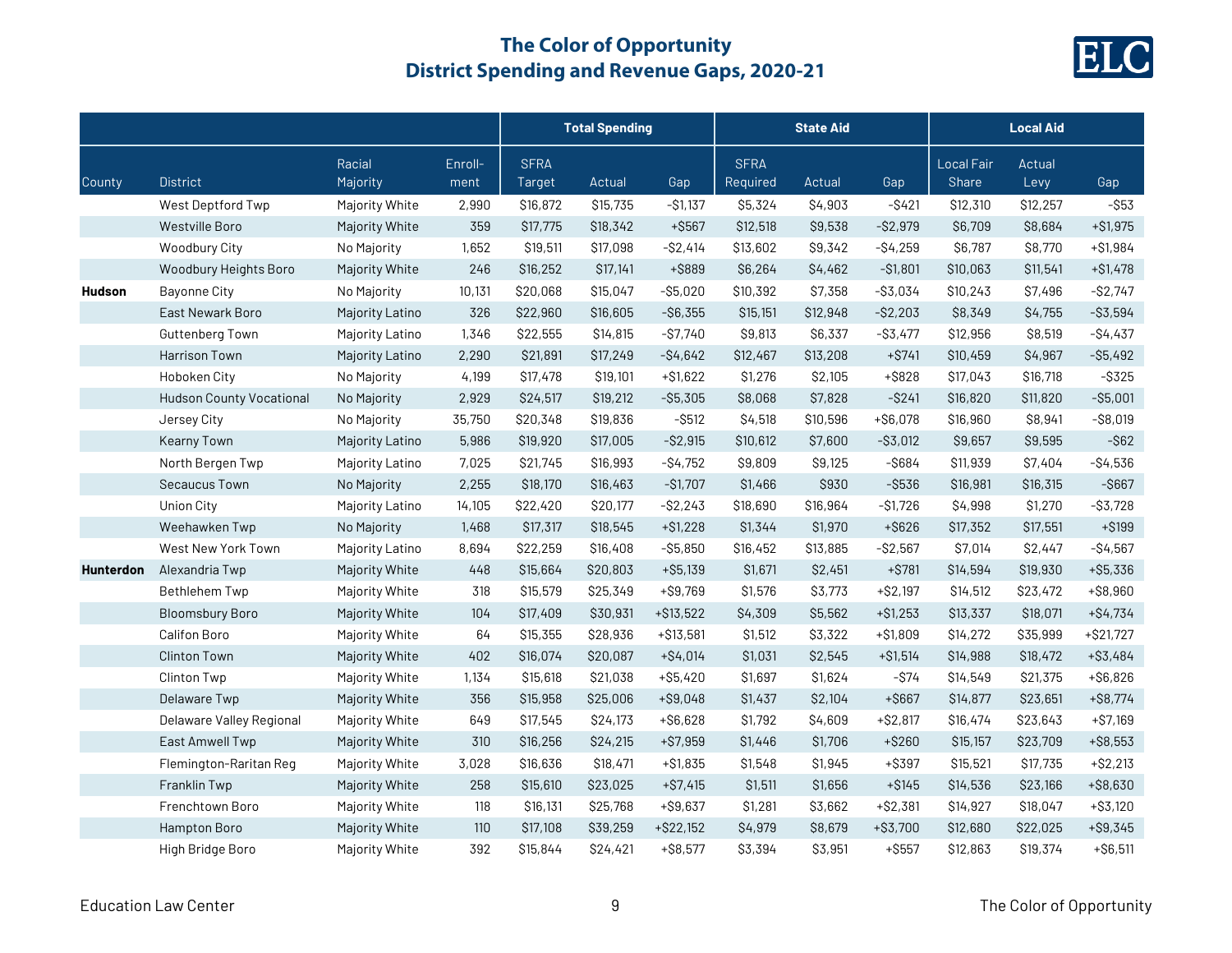

|                  |                                 |                    |                 |                       | <b>Total Spending</b> |             |                         | <b>State Aid</b> |             |                            | <b>Local Aid</b> |             |
|------------------|---------------------------------|--------------------|-----------------|-----------------------|-----------------------|-------------|-------------------------|------------------|-------------|----------------------------|------------------|-------------|
| County           | <b>District</b>                 | Racial<br>Majority | Enroll-<br>ment | <b>SFRA</b><br>Target | Actual                | Gap         | <b>SFRA</b><br>Required | Actual           | Gap         | <b>Local Fair</b><br>Share | Actual<br>Levy   | Gap         |
|                  | <b>Holland Twp</b>              | Majority White     | 467             | \$15,644              | \$21,342              | $+ $5,698$  | \$1,533                 | \$2,970          | $+ $1,436$  | \$14,573                   | \$20,705         | $+ $6,131$  |
|                  | Hunterdon Central Reg           | Majority White     | 2,619           | \$17,895              | \$22,083              | $+ $4,188$  | \$1,628                 | \$1,924          | $+ $296$    | \$16,815                   | \$21,256         | $+ $4,441$  |
|                  | Hunterdon Co Vocational         | Majority White     | 492             | \$20,433              | \$17,038              | $-$ \$3,395 | \$1,070                 | \$1,897          | $+$ \$827   | \$19,363                   | \$13,550         | $-$ \$5,813 |
|                  | Kingwood Twp                    | Majority White     | 313             | \$16,015              | \$20,816              | $+$ \$4,801 | \$1,575                 | \$2,918          | $+ $1,343$  | \$14,934                   | \$18,929         | $+ $3,995$  |
|                  | Lebanon Boro                    | Majority White     | 116             | \$15,878              | \$26,354              | $+ $10,475$ | \$1,292                 | \$1,276          | $- $16$     | \$14,800                   | \$24,875         | $+ $10,075$ |
|                  | Lebanon Twp                     | Majority White     | 560             | \$15,831              | \$24,021              | $+ $8,190$  | \$1,598                 | \$2,776          | $+ $1,178$  | \$14,761                   | \$18,810         | $+ $4,048$  |
|                  | Milford Boro                    | Majority White     | 79              | \$16,999              | \$36,559              | +\$19,560   | \$1,586                 | \$2,642          | $+ $1,056$  | \$15,859                   | \$24,615         | $+$ \$8,756 |
|                  | N Hunt/Voorhees Regional        | Majority White     | 2,270           | \$17,273              | \$24,602              | $+ $7,329$  | \$1,611                 | \$2,340          | $+ $729$    | \$16,207                   | \$21,564         | $+ $5,357$  |
|                  | Readington Twp                  | Majority White     | 1,411           | \$15,843              | \$21,953              | $+ $6,110$  | \$1,675                 | \$1,245          | $-$ \$430   | \$14,771                   | \$21,430         | $+ $6,659$  |
|                  | South Hunterdon Regional        | Majority White     | 907             | \$17,350              | \$22,964              | $+ $5,614$  | \$1,549                 | \$1,231          | $-$ \$319   | \$16,229                   | \$20,774         | $+ $4,545$  |
|                  | Tewksbury Twp                   | Majority White     | 493             | \$15,466              | \$27,451              | +\$11,984   | \$1,711                 | \$1,349          | $-$ \$362   | \$14,400                   | \$25,448         | $+ $11,048$ |
|                  | Union Twp                       | Majority White     | 412             | \$15,777              | \$23,032              | $+ $7,255$  | \$1,583                 | \$1,784          | $+ $201$    | \$14,714                   | \$20,747         | $+ $6,033$  |
| <b>Mercer</b>    | East Windsor Regional           | No Majority        | 5,169           | \$19,092              | \$17,763              | $-$1,328$   | \$8,626                 | \$5,947          | $-$ \$2,679 | \$10,814                   | \$12,982         | $+ $2,168$  |
|                  | Ewing Twp                       | No Majority        | 3,459           | \$19,502              | \$19,535              | $+$ \$32    | \$5,234                 | \$4,106          | $- $1,128$  | \$14,607                   | \$17,122         | $+ $2,516$  |
|                  | Hamilton Twp                    | No Majority        | 11,789          | \$18,851              | \$15,454              | $-$ \$3,397 | \$7,247                 | \$6,470          | $-$ \$777   | \$11,928                   | \$9,908          | $-$ \$2,021 |
|                  | <b>Hopewell Valley Regional</b> | Majority White     | 3,340           | \$16,118              | \$22,874              | $+ $6,756$  | \$1,535                 | \$1,020          | $-$ \$515   | \$15,052                   | \$23,107         | $+ $8,055$  |
|                  | Lawrence Twp                    | No Majority        | 3,778           | \$17,468              | \$19,082              | $+ $1,614$  | \$1,637                 | \$1,161          | $-$ \$476   | \$16,387                   | \$18,561         | $+ $2,174$  |
|                  | Mercer County Vocational        | No Majority        | 621             | \$22,692              | \$18,409              | $-$4,283$   | \$6,955                 | \$4,679          | $-$2,276$   | \$15,737                   | \$17,547         | $+ $1,810$  |
|                  | Princeton                       | No Majority        | 3,994           | \$16,831              | \$21,351              | $+ $4,519$  | \$1,307                 | \$1,269          | $-$ \$38    | \$15,788                   | \$20,304         | $+ $4,517$  |
|                  | Robbinsville Twp                | Majority White     | 3,209           | \$16,167              | \$14,324              | $- $1,842$  | \$2,920                 | \$2,427          | $-$ \$492   | \$13,602                   | \$11,971         | $- $1,631$  |
|                  | <b>Trenton City</b>             | Majority Latino    | 18,656          | \$21,532              | \$16,551              | $-$4,981$   | \$20,211                | \$15,588         | $-$4,622$   | \$2,551                    | \$1,408          | $- $1,142$  |
|                  | W Windsor-Plainsboro Reg        | Majority Asian     | 9,274           | \$16,215              | \$17,792              | $+ $1,577$  | \$1,537                 | \$1,124          | $-$ \$413   | \$15,150                   | \$18,288         | $+ $3,138$  |
| <b>Middlesex</b> | <b>Carteret Boro</b>            | No Majority        | 4,004           | \$21,107              | \$15,051              | $-$6,056$   | \$12,882                | \$8,834          | $-$4,048$   | \$8,937                    | \$7,325          | $-$1,612$   |
|                  | <b>Cranbury Twp</b>             | Majority White     | 716             | \$16,217              | \$26,226              | $+ $10,009$ | \$1,387                 | \$921            | $-$ \$466   | \$15,156                   | \$24,617         | $+ $9,461$  |
|                  | Dunellen Boro                   | Majority Latino    | 1,248           | \$19,542              | \$14,525              | $-$ \$5,017 | \$11,575                | \$7,278          | $-$4,297$   | \$8,028                    | \$9,873          | $+ $1,845$  |
|                  | East Brunswick Twp              | No Majority        | 8,425           | \$17,015              | \$17,530              | $+$ \$514   | \$3,604                 | \$2,532          | $-$ \$1,072 | \$13,793                   | \$15,716         | $+ $1,922$  |
|                  | Edison Twp                      | Majority Asian     | 16,729          | \$17,109              | \$13,809              | $-$ \$3,300 | \$2,503                 | \$1,492          | $-$1,011$   | \$14,942                   | \$14,020         | $-$ \$922   |
|                  | Highland Park Boro              | No Majority        | 1,599           | \$18,120              | \$19,365              | $+ $1,245$  | \$2,952                 | \$2,861          | $-$ \$91    | \$15,531                   | \$18,098         | $+ $2,568$  |
|                  | Jamesburg Boro                  | Majority Latino    | 997             | \$19,468              | \$16,134              | $-$ \$3,335 | \$12,062                | \$7,681          | $-$4,381$   | \$8,187                    | \$9,166          | $+$ \$979   |
|                  | Metuchen Boro                   | Majority White     | 2,250           | \$16,243              | \$16,444              | $+$ \$201   | \$1,191                 | \$719            | $-$ \$473   | \$15,179                   | \$17,323         | $+ $2,145$  |
|                  | Middlesex Boro                  | No Majority        | 2,073           | \$18,124              | \$17,466              | $-$ \$658   | \$7,200                 | \$5,117          | $-$2,082$   | \$11,077                   | \$12,597         | $+ $1,521$  |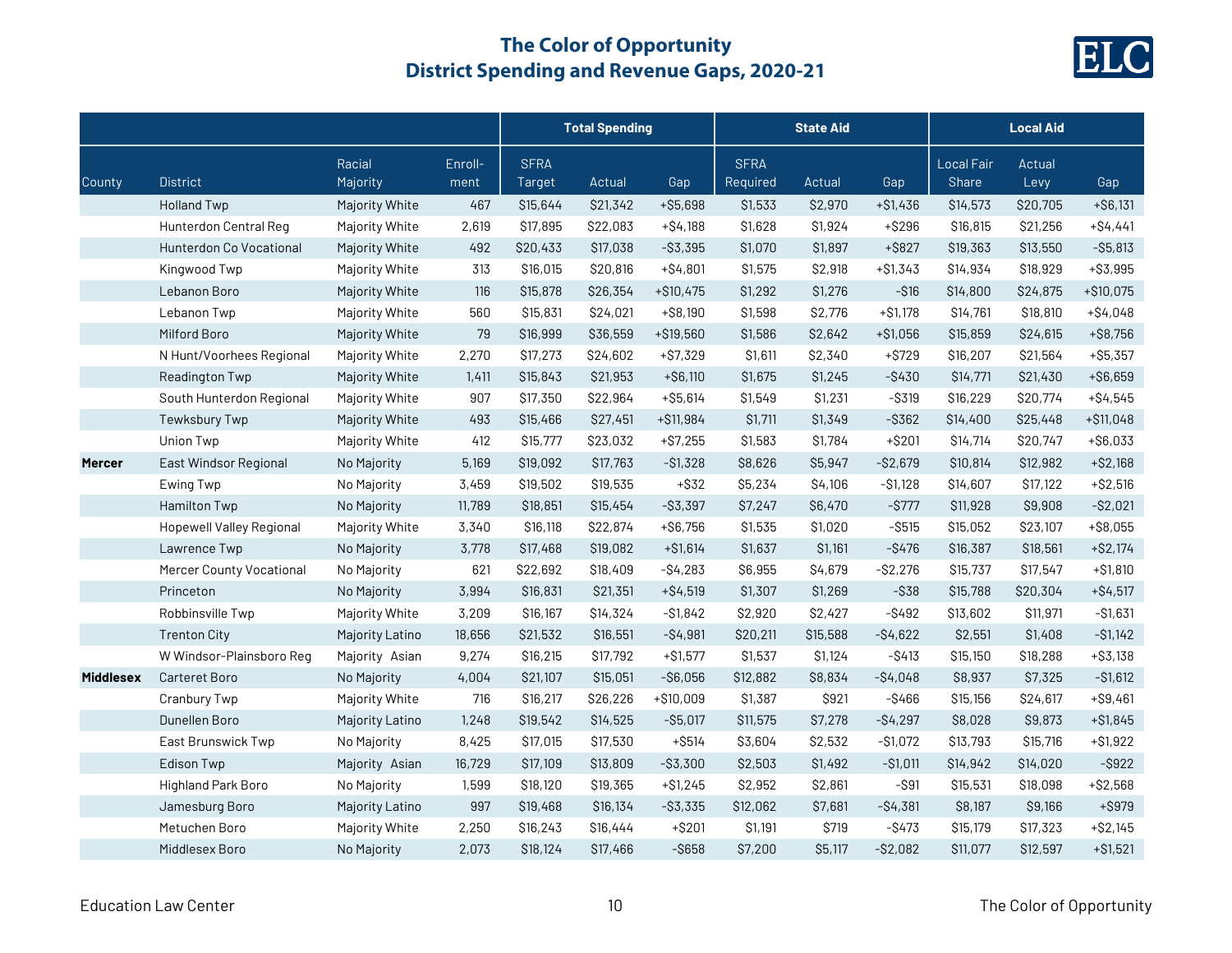

|                 |                           |                    |                 | <b>Total Spending</b> |          |             | <b>State Aid</b>        |          |             | <b>Local Aid</b>           |                |             |
|-----------------|---------------------------|--------------------|-----------------|-----------------------|----------|-------------|-------------------------|----------|-------------|----------------------------|----------------|-------------|
| County          | <b>District</b>           | Racial<br>Majority | Enroll-<br>ment | <b>SFRA</b><br>Target | Actual   | Gap         | <b>SFRA</b><br>Required | Actual   | Gap         | <b>Local Fair</b><br>Share | Actual<br>Levy | Gap         |
|                 | Middlesex Co Vocational   | No Majority        | 2,144           | \$23,343              | \$19,777 | $- $3,565$  | \$7,978                 | \$7,069  | $-$ \$909   | \$15,365                   | \$12,557       | $-$ \$2,808 |
|                 | Milltown Boro             | Majority White     | 1,062           | \$16,433              | \$15,758 | $-$ \$675   | \$2,950                 | \$1,847  | $-$1,103$   | \$13,715                   | \$15,611       | $+ $1,896$  |
|                 | Monroe Twp                | No Majority        | 6,636           | \$16,275              | \$16,426 | $+ $151$    | \$1,558                 | \$1,059  | $-$ \$499   | \$15,209                   | \$16,284       | $+ $1,075$  |
|                 | New Brunswick City        | Majority Latino    | 11,300          | \$22,005              | \$19,335 | $-$ \$2,670 | \$18,876                | \$14,556 | $-$4,320$   | \$4,386                    | \$3,360        | $-$1,026$   |
|                 | North Brunswick Twp       | No Majority        | 6,580           | \$18,337              | \$17,058 | $-$1,278$   | \$7,687                 | \$4,712  | $-S2,975$   | \$11,262                   | \$13,139       | $+ $1,877$  |
|                 | Old Bridge Twp            | Majority White     | 8,305           | \$17,409              | \$17,002 | $-$ \$407   | \$3,058                 | \$4,862  | $+ $1,804$  | \$14,847                   | \$12,637       | $-$ \$2,210 |
|                 | Perth Amboy City          | Majority Latino    | 12,031          | \$21,630              | \$22,475 | $+$ \$845   | \$18,252                | \$16,947 | $- $1,304$  | \$4,475                    | \$2,457        | $-$ \$2,018 |
|                 | Piscataway Twp            | No Majority        | 7,138           | \$18,483              | \$17,048 | $-$1,435$   | \$3,974                 | \$3,134  | $-$ \$840   | \$15,080                   | \$13,624       | $- $1,456$  |
|                 | Sayreville Boro           | No Majority        | 6,639           | \$18,004              | \$15,195 | $-$2,809$   | \$6,961                 | \$4,841  | $-$ \$2,120 | \$11,809                   | \$10,485       | $- $1,324$  |
|                 | South Amboy City          | No Majority        | 1,143           | \$17,898              | \$14,822 | $- $3,076$  | \$5,485                 | \$6,351  | +\$866      | \$13,015                   | \$9,377        | $-$ \$3,638 |
|                 | South Brunswick Twp       | Majority Asian     | 8,390           | \$16,833              | \$15,524 | $-$1,308$   | \$1,819                 | \$2,711  | +\$892      | \$15,416                   | \$13,645       | $-S1,771$   |
|                 | South Plainfield Boro     | No Majority        | 3,343           | \$17,216              | \$16,951 | $-$ \$265   | \$1,630                 | \$2,624  | +\$995      | \$15,912                   | \$15,284       | $-$ \$627   |
|                 | South River Boro          | No Majority        | 2,418           | \$19,393              | \$14,395 | $-$4,999$   | \$10,513                | \$6,880  | $-$ \$3,634 | \$9,444                    | \$7,352        | $-$ \$2,092 |
|                 | Spotswood                 | Majority White     | 1,372           | \$16,837              | \$17,235 | +\$398      | \$4,188                 | \$4,984  | $+ $796$    | \$12,261                   | \$12,254       | $-S7$       |
|                 | Woodbridge Twp            | No Majority        | 13,918          | \$18,515              | \$16,967 | $- $1,548$  | \$6,687                 | \$3,825  | $-$2,862$   | \$12,184                   | \$13,451       | $+ $1,267$  |
| <b>Monmouth</b> | Asbury Park City          | Majority Black     | 2,455           | \$23,106              | \$26,305 | $+ $3,199$  | \$12,827                | \$21,085 | $+ $8,258$  | \$10,303                   | \$4,892        | $-$ \$5,411 |
|                 | Atlantic Highlands Boro   | Majority White     | 246             | \$15,524              | \$21,369 | $+ $5,845$  | \$1,128                 | \$870    | $-$ \$259   | \$14,460                   | \$21,017       | $+ $6,557$  |
|                 | Avon Boro                 | Majority White     | 148             | \$16,572              | \$24,239 | $+ $7,667$  | \$1,458                 | \$1,456  | $-$ \$2     | \$15,498                   | \$26,186       | +\$10,688   |
|                 | <b>Belmar Boro</b>        | Majority Latino    | 519             | \$19,106              | \$19,477 | $+$ \$371   | \$1,584                 | \$1,951  | +\$366      | \$18,219                   | \$18,659       | $+ $440$    |
|                 | <b>Bradley Beach Boro</b> | Majority Latino    | 381             | \$19,855              | \$21,931 | $+ $2,075$  | \$1,472                 | \$2,414  | $+$ \$941   | \$18,969                   | \$17,752       | $-$1,217$   |
|                 | <b>Brielle Boro</b>       | Majority White     | 717             | \$15,878              | \$17,077 | $+ $1,200$  | \$1,241                 | \$817    | $-$ \$424   | \$14,829                   | \$19,400       | $+ $4,572$  |
|                 | <b>Colts Neck Twp</b>     | Majority White     | 935             | \$15,371              | \$25,132 | $+$ \$9,761 | \$1,660                 | \$1,294  | $-$ \$366   | \$14,319                   | \$24,299       | $+ $9,980$  |
|                 | Deal Boro                 | Majority White     | 178             | \$16,258              | \$24,906 | $+ $8,648$  | \$1,183                 | \$1,129  | $-$ \$54    | \$15,184                   | \$11,501       | $-$ \$3,683 |
|                 | Eatontown Boro            | No Majority        | 1,021           | \$18,043              | \$20,017 | $+ $1,974$  | \$1,584                 | \$3,377  | $+ $1,793$  | \$17,244                   | \$17,042       | $-$ \$202   |
|                 | Fair Haven Boro           | Majority White     | 918             | \$15,144              | \$16,839 | $+ $1,695$  | \$1,073                 | \$867    | $-$ \$205   | \$14,095                   | \$15,863       | $+ $1,768$  |
|                 | Farmingdale Boro          | Majority White     | 171             | \$16,340              | \$22,326 | $+ $5,985$  | \$5,518                 | \$5,549  | $+$ \$30    | \$11,383                   | \$14,420       | $+ $3,037$  |
|                 | Freehold Boro             | Majority Latino    | 1,691           | \$20,914              | \$16,128 | $-$4,786$   | \$15,222                | \$10,116 | $-$ \$5,106 | \$6,333                    | \$6,333        | $+ $0$      |
|                 | Freehold Regional         | Majority White     | 10,449          | \$17,636              | \$15,503 | $-$ \$2,133 | \$2,045                 | \$4,147  | $+ $2,102$  | \$16,166                   | \$13,435       | $-$ \$2,731 |
|                 | Freehold Twp              | Majority White     | 3,593           | \$15,866              | \$19,868 | $+ $4,002$  | \$1,368                 | \$1,513  | $+ $145$    | \$14,796                   | \$19,297       | $+ $4,501$  |
|                 | <b>Hazlet Twp</b>         | Majority White     | 2,636           | \$16,776              | \$18,970 | $+ $2,194$  | \$2,802                 | \$4,309  | $+ $1,507$  | \$14,307                   | \$15,638       | $+ $1,331$  |
|                 | Henry Hudson Regional     | Majority White     | 338             | \$17,918              | \$26,179 | $+ $8,262$  | \$1,639                 | \$2,241  | $+$ \$602   | \$16,796                   | \$22,504       | $+ $5,708$  |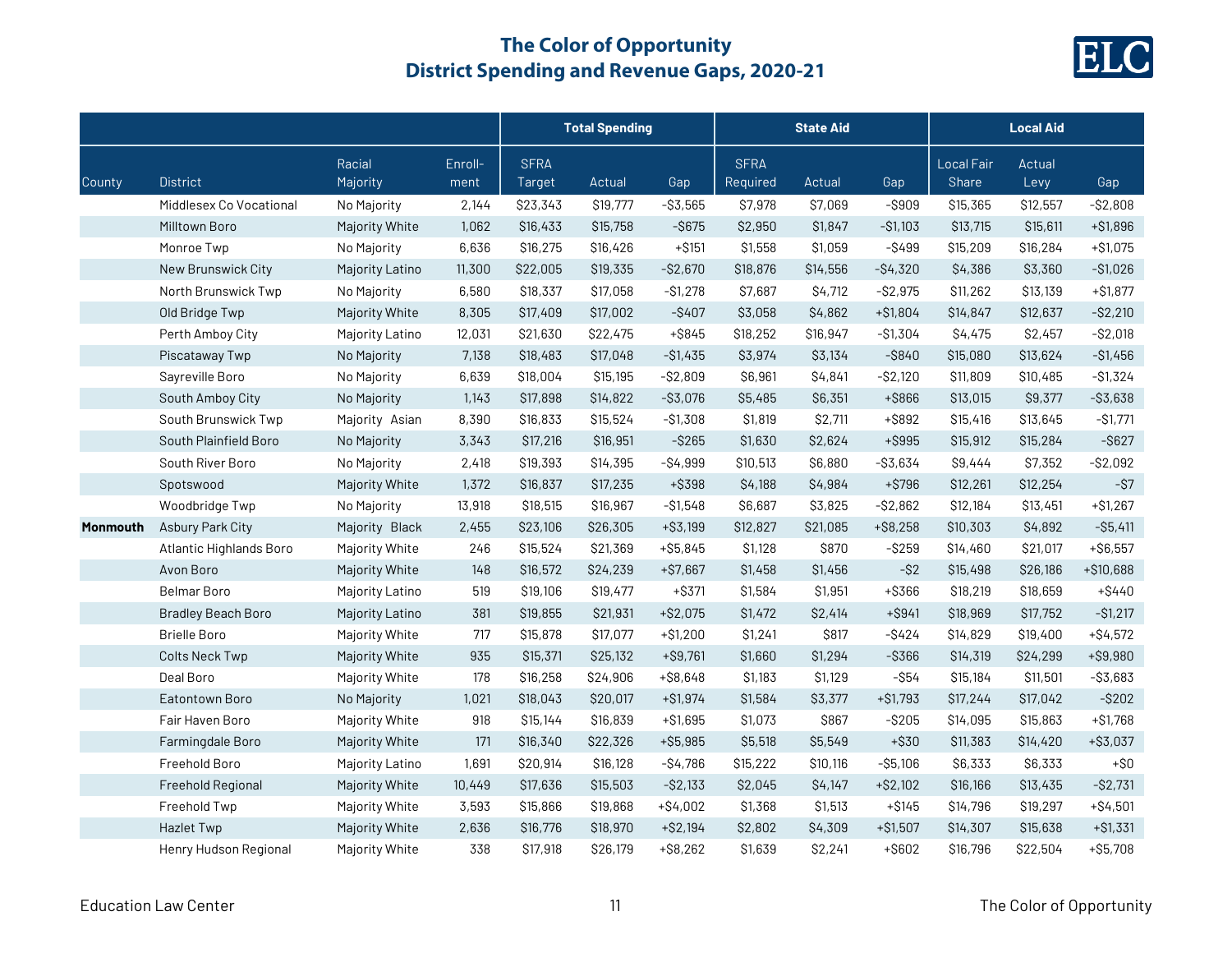

|        |                           |                    |                 | <b>Total Spending</b> |           |              | <b>State Aid</b>        |          |             | <b>Local Aid</b>                  |                |             |
|--------|---------------------------|--------------------|-----------------|-----------------------|-----------|--------------|-------------------------|----------|-------------|-----------------------------------|----------------|-------------|
| County | <b>District</b>           | Racial<br>Majority | Enroll-<br>ment | <b>SFRA</b><br>Target | Actual    | Gap          | <b>SFRA</b><br>Required | Actual   | Gap         | <b>Local Fair</b><br><b>Share</b> | Actual<br>Levy | Gap         |
|        | Highlands Boro            | Majority White     | 190             | \$17,874              | \$28,454  | +\$10,580    | \$1,438                 | \$2,972  | $+ $1,533$  | \$17,211                          | \$24,803       | $+ $7,592$  |
|        | <b>Holmdel Twp</b>        | Majority White     | 2,972           | \$15,775              | \$20,369  | $+ $4,594$   | \$1,536                 | \$1,008  | $-$ \$527   | \$14,724                          | \$19,103       | $+ $4,379$  |
|        | <b>Howell Twp</b>         | Majority White     | 5,403           | \$16,276              | \$20,188  | $+ $3,912$   | \$3,485                 | \$5,346  | $+ $1,861$  | \$13,336                          | \$14,435       | $+ $1,099$  |
|        | Keansburg Boro            | No Majority        | 1,796           | \$18,847              | \$19,889  | $+ $1,042$   | \$14,325                | \$16,662 | $+ $2,337$  | \$5,451                           | \$3,506        | $- $1,946$  |
|        | Keyport Boro              | Majority White     | 876             | \$19,318              | \$21,078  | $+ $1,760$   | \$6,897                 | \$7,079  | $+ $182$    | \$12,875                          | \$12,418       | $-$ \$458   |
|        | Lake Como                 | No Majority        | 186             | \$18,609              | \$271,825 | $+ $253,216$ | \$1,525                 | \$2,896  | $+ $1,371$  | \$17,621                          | \$15,329       | $-$ \$2,291 |
|        | Little Silver Boro        | Majority White     | 819             | \$15,095              | \$18,421  | $+ $3,326$   | \$1,133                 | \$825    | $-$ \$307   | \$14,045                          | \$16,756       | $+$ \$2,711 |
|        | Long Branch City          | Majority Latino    | 5,867           | \$21,304              | \$19,219  | $-$ \$2,085  | \$11,511                | \$9,324  | $-$ \$2,187 | \$11,060                          | \$9,590        | $-$1,470$   |
|        | Manalapan-Englishtown Reg | Majority White     | 4,866           | \$15,608              | \$17,707  | $+ $2,099$   | \$1,484                 | \$3,223  | $+ $1,739$  | \$14,550                          | \$13,617       | $-$ \$933   |
|        | Manasquan Boro            | Majority White     | 776             | \$16,436              | \$17,755  | $+ $1,319$   | \$1,151                 | \$1,135  | $- $16$     | \$15,370                          | \$20,570       | $+ $5,200$  |
|        | Marlboro Twp              | Majority White     | 4,699           | \$15,516              | \$18,218  | $+ $2,702$   | \$1,470                 | \$2,129  | +\$659      | \$14,462                          | \$16,524       | $+ $2,062$  |
|        | Matawan-Aberdeen Regional | Majority White     | 3,770           | \$17,579              | \$18,050  | $+$ \$471    | \$3,767                 | \$3,515  | $-$ \$252   | \$14,028                          | \$15,060       | $+ $1,032$  |
|        | Middletown Twp            | Majority White     | 9,324           | \$16,380              | \$16,712  | $+$ \$332    | \$1,372                 | \$1,848  | $+$ \$477   | \$15,312                          | \$15,825       | $+$ \$513   |
|        | Millstone Twp             | Majority White     | 1,581           | \$16,006              | \$21,859  | $+ $5,853$   | \$1,733                 | \$2,735  | $+ $1,002$  | \$14,954                          | \$19,080       | $+ $4,126$  |
|        | Monmouth Beach Boro       | Majority White     | 195             | \$15,225              | \$20,304  | $+ $5,079$   | \$1,132                 | \$972    | $-$ \$160   | \$14,176                          | \$24,673       | $+ $10,498$ |
|        | Monmouth Co Vocational    | Majority White     | 2,104           | \$20,662              | \$20,146  | $-$ \$516    | \$1,068                 | \$3,860  | $+ $2,791$  | \$19,594                          | \$14,702       | $-$4,892$   |
|        | Monmouth Regional         | Majority White     | 942             | \$18,411              | \$23,701  | $+ $5,289$   | \$1,721                 | \$3,157  | $+ $1,435$  | \$17,313                          | \$24,185       | $+ $6,872$  |
|        | Neptune City              | No Majority        | 395             | \$20,216              | \$18,856  | $- $1,360$   | \$1,564                 | \$4,378  | $+ $2,814$  | \$19,314                          | \$17,945       | $-$1,370$   |
|        | Neptune Twp               | No Majority        | 3,736           | \$19,667              | \$19,191  | $-$ \$476    | \$5,203                 | \$8,359  | $+ $3,155$  | \$15,664                          | \$12,338       | $-$ \$3,326 |
|        | Ocean Twp                 | Majority White     | 3,306           | \$17,417              | \$21,548  | $+ $4,131$   | \$1,674                 | \$2,393  | $+ $719$    | \$16,462                          | \$20,902       | $+ $4,440$  |
|        | Oceanport Boro            | Majority White     | 580             | \$15,622              | \$20,453  | $+ $4,831$   | \$1,306                 | \$1,028  | $-$ \$277   | \$14,564                          | \$18,518       | $+ $3,955$  |
|        | Red Bank Boro             | Majority Latino    | 1,692           | \$20,165              | \$18,433  | $-$1,732$    | \$6,671                 | \$4,485  | $-$ \$2,186 | \$14,864                          | \$12,695       | $-$ \$2,169 |
|        | Red Bank Regional         | Majority White     | 1,096           | \$19,428              | \$19,729  | +\$302       | \$1,465                 | \$1,134  | $-$ \$331   | \$18,235                          | \$22,455       | $+ $4,220$  |
|        | Roosevelt Boro            | Majority White     | 97              | \$15,436              | \$26,579  | $+ $11,143$  | \$3,349                 | \$5,541  | $+ $2,192$  | \$12,385                          | \$17,487       | $+ $5,103$  |
|        | <b>Rumson Boro</b>        | Majority White     | 966             | \$15,125              | \$19,157  | $+$ \$4,033  | \$1,168                 | \$883    | $-$ \$285   | \$14,073                          | \$17,405       | $+ $3,332$  |
|        | Rumson-Fair Haven Reg     | Majority White     | 983             | \$16,855              | \$19,621  | $+ $2,766$   | \$1,330                 | \$893    | $-$ \$437   | \$15,807                          | \$20,045       | $+ $4,239$  |
|        | Sea Girt Boro             | Majority White     | 135             | \$15,481              | \$30,253  | $+ $14,772$  | \$1,114                 | \$1,653  | +\$538      | \$14,420                          | \$35,257       | $+ $20,836$ |
|        | Shore Regional            | Majority White     | 608             | \$17,432              | \$24,588  | $+ $7,156$   | \$1,599                 | \$1,807  | $+ $208$    | \$16,370                          | \$26,629       | $+ $10,259$ |
|        | Shrewsbury Boro           | Majority White     | 480             | \$15,151              | \$19,751  | $+ $4,600$   | \$1,093                 | \$746    | $-$ \$348   | \$14,099                          | \$17,716       | $+$ \$3,617 |
|        | Spring Lake Boro          | Majority White     | 177             | \$15,638              | \$30,137  | $+ $14,500$  | \$1,528                 | \$1,931  | +\$404      | \$14,596                          | \$37,738       | $+ $23,142$ |
|        | Spring Lake Heights Boro  | Majority White     | 428             | \$15,963              | \$18,929  | $+ $2,966$   | \$1,250                 | \$930    | $-$ \$320   | \$14,906                          | \$19,627       | $+ $4,721$  |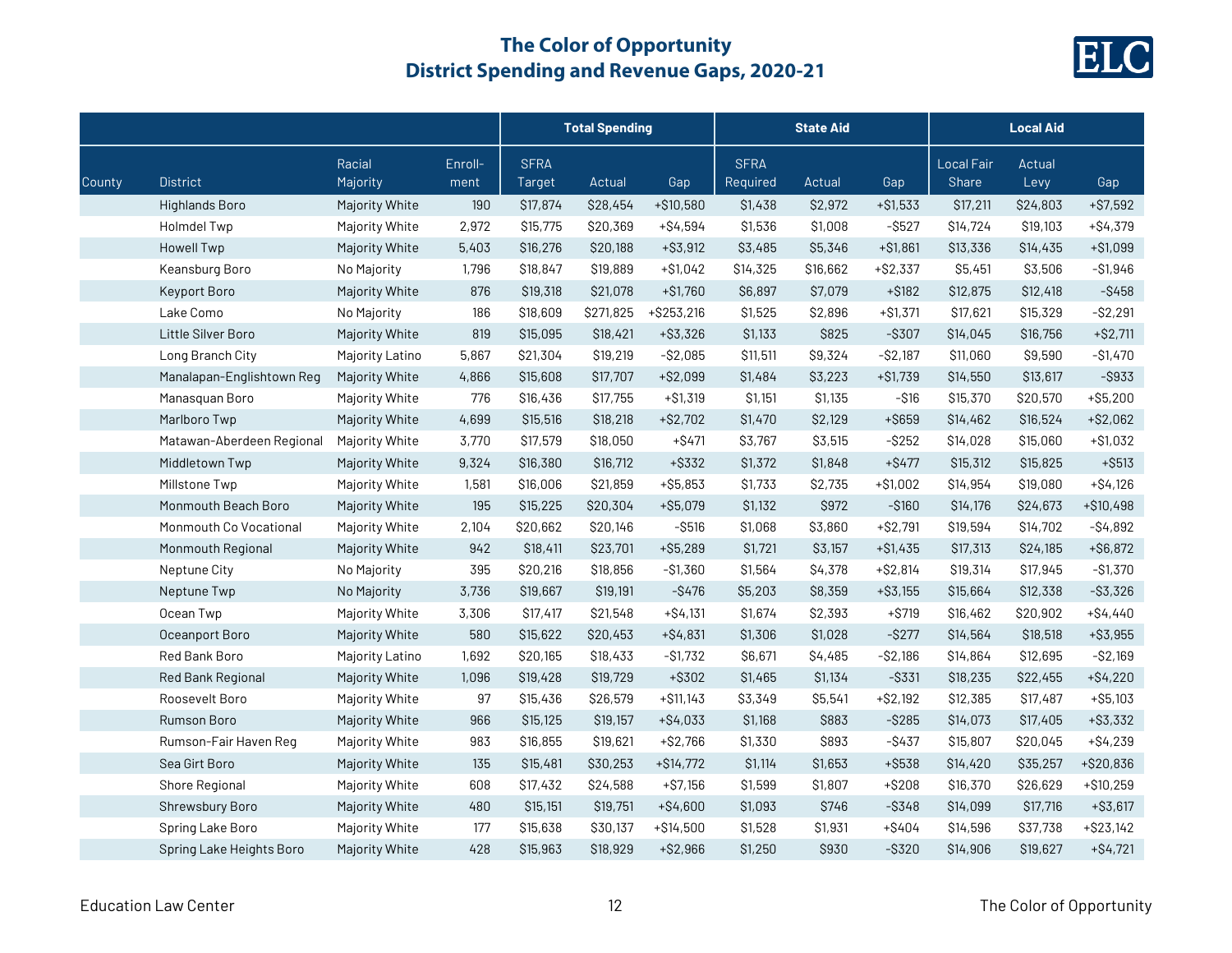

|               |                                 |                    |                 | <b>Total Spending</b> |          |             | <b>State Aid</b>        |          |             | <b>Local Aid</b>           |                |             |  |
|---------------|---------------------------------|--------------------|-----------------|-----------------------|----------|-------------|-------------------------|----------|-------------|----------------------------|----------------|-------------|--|
| County        | <b>District</b>                 | Racial<br>Majority | Enroll-<br>ment | <b>SFRA</b><br>Target | Actual   | Gap         | <b>SFRA</b><br>Required | Actual   | Gap         | Local Fair<br><b>Share</b> | Actual<br>Levy | Gap         |  |
|               | <b>Tinton Falls</b>             | Majority White     | 1,397           | \$16,220              | \$20,974 | $+ $4,754$  | \$1,907                 | \$2,476  | +\$569      | \$15,134                   | \$17,312       | $+ $2,178$  |  |
|               | Union Beach                     | Majority White     | 851             | \$17,631              | \$17,086 | $-$ \$545   | \$6,661                 | \$9,166  | $+ $2,505$  | \$11,508                   | \$8,866        | $-$ \$2,643 |  |
|               | <b>Upper Freehold Regional</b>  | Majority White     | 1,566           | \$16,267              | \$16,147 | $-$ \$120   | \$1,477                 | \$2,729  | $+ $1,252$  | \$15,211                   | \$15,191       | $-$ \$20    |  |
|               | Wall Twp                        | Majority White     | 3,279           | \$16,375              | \$21,087 | $+ $4,712$  | \$1,593                 | \$1,427  | $-$ \$166   | \$15,308                   | \$20,672       | $+ $5,364$  |  |
|               | West Long Branch Boro           | Majority White     | 534             | \$16,197              | \$18,645 | $+ $2,448$  | \$1,415                 | \$786    | $-$ \$629   | \$15,116                   | \$18,987       | $+ $3,871$  |  |
| <b>Morris</b> | <b>Boonton Town</b>             | Majority White     | 1,191           | \$18,396              | \$19,551 | $+ $1,156$  | \$2,860                 | \$2,575  | $-$ \$285   | \$16,143                   | \$18,763       | $+ $2,621$  |  |
|               | <b>Boonton Twp</b>              | Majority White     | 633             | \$16,288              | \$22,414 | $+ $6,126$  | \$1,390                 | \$977    | $-$ \$413   | \$15,217                   | \$21,732       | $+ $6,514$  |  |
|               | <b>Butler Boro</b>              | Majority White     | 969             | \$17,711              | \$20,218 | $+ $2,506$  | \$2,253                 | \$2,489  | $+$ \$237   | \$15,725                   | \$18,318       | $+ $2,593$  |  |
|               | <b>Chester Twp</b>              | Majority White     | 1,034           | \$15,897              | \$20,090 | $+ $4,193$  | \$1,594                 | \$1,239  | $-$ \$355   | \$14,821                   | \$20,171       | $+ $5,351$  |  |
|               | Denville Twp                    | Majority White     | 1,655           | \$15,773              | \$20,155 | $+ $4,381$  | \$1,583                 | \$1,063  | $-$ \$520   | \$14,696                   | \$19,531       | $+ $4,835$  |  |
|               | Dover Town                      | Majority Latino    | 3,384           | \$21,672              | \$15,441 | $-$ \$6,231 | \$14,384                | \$11,489 | $-$ \$2,894 | \$6,653                    | \$5,306        | $-$1,347$   |  |
|               | East Hanover Twp                | Majority White     | 890             | \$15,562              | \$22,818 | $+ $7,256$  | \$1,383                 | \$976    | $-$ \$407   | \$14,488                   | \$23,331       | $+ $8,843$  |  |
|               | Florham Park Boro               | Majority White     | 982             | \$15,517              | \$20,077 | $+ $4,559$  | \$1,256                 | \$753    | $-$ \$504   | \$14,444                   | \$19,570       | $+ $5,125$  |  |
|               | Hanover Park Regional           | Majority White     | 1,432           | \$17,456              | \$21,516 | $+ $4,060$  | \$1,605                 | \$1,283  | $-$ \$322   | \$16,379                   | \$23,460       | $+ $7,081$  |  |
|               | Hanover Twp                     | Majority White     | 1,347           | \$15,690              | \$20,829 | $+ $5,139$  | \$1,284                 | \$1,047  | $-$ \$237   | \$14,617                   | \$20,206       | $+ $5,589$  |  |
|               | Harding Township                | Majority White     | 363             | \$16,108              | \$29,900 | $+ $13,792$ | \$1,933                 | \$2,158  | $+$ \$225   | \$15,031                   | \$29,748       | $+ $14,717$ |  |
|               | Jefferson Twp                   | Majority White     | 2,657           | \$16,806              | \$19,872 | $+ $3,066$  | \$1,703                 | \$4,693  | $+ $2,990$  | \$15,714                   | \$16,668       | +\$954      |  |
|               | Kinnelon Boro                   | Majority White     | 1,678           | \$16,368              | \$22,625 | $+ $6,257$  | \$1,612                 | \$1,478  | $-$ \$134   | \$15,293                   | \$22,404       | $+ $7,111$  |  |
|               | Lincoln Park Boro               | Majority White     | 1,222           | \$17,201              | \$16,582 | $-$ \$619   | \$1,457                 | \$1,486  | $+ $28$     | \$16,090                   | \$16,556       | $+ $466$    |  |
|               | Long Hill Twp                   | Majority White     | 896             | \$15,904              | \$20,926 | $+ $5,022$  | \$1,412                 | \$919    | $-$ \$493   | \$14,827                   | \$19,063       | $+ $4,236$  |  |
|               | Madison Boro                    | Majority White     | 2,532           | \$16,529              | \$17,502 | +\$973      | \$1,204                 | \$762    | $-$ \$443   | \$15,449                   | \$17,053       | $+ $1,604$  |  |
|               | Mendham Boro                    | Majority White     | 465             | \$15,645              | \$22,204 | $+ $6,559$  | \$1,152                 | \$752    | $-$ \$400   | \$14,564                   | \$23,519       | $+ $8,955$  |  |
|               | Mendham Twp                     | Majority White     | 677             | \$15,507              | \$22,030 | $+ $6,523$  | \$1,610                 | \$1,088  | $-$ \$522   | \$14,435                   | \$24,567       | $+ $10,132$ |  |
|               | Mine Hill Twp                   | Majority Latino    | 456             | \$18,084              | \$18,833 | $+ $749$    | \$3,393                 | \$3,759  | +\$366      | \$15,028                   | \$15,820       | $+$ \$792   |  |
|               | Montville Twp                   | Majority White     | 3,450           | \$16,268              | \$21,212 | $+ $4,944$  | \$1,441                 | \$1,377  | $ $64$      | \$15,193                   | \$21,062       | $+ $5,868$  |  |
|               | <b>Morris County Vocational</b> | Majority White     | 1,427           | \$20,606              | \$15,073 | $-$ \$5,533 | \$1,078                 | \$887    | $-$ \$191   | \$19,528                   | \$14,321       | $-$ \$5,207 |  |
|               | Morris Hills Regional           | Majority White     | 2,730           | \$18,455              | \$22,438 | $+ $3,983$  | \$2,778                 | \$2,489  | $-$ \$289   | \$16,127                   | \$22,524       | $+ $6,397$  |  |
|               | Morris Plains Boro              | Majority White     | 829             | \$16,572              | \$21,213 | $+ $4,641$  | \$1,301                 | \$852    | $-$ \$448   | \$15,486                   | \$20,452       | $+ $4,966$  |  |
|               | Morris School District          | No Majority        | 5,508           | \$18,814              | \$19,580 | $+ $767$    | \$1,636                 | \$1,364  | $-$ \$272   | \$17,956                   | \$18,899       | $+$ \$943   |  |
|               | Mount Arlington Boro            | Majority White     | 544             | \$17,218              | \$22,461 | $+ $5,244$  | \$1,516                 | \$1,561  | $+ $45$     | \$16,098                   | \$20,826       | $+ $4,728$  |  |
|               | Mount Olive Twp                 | Majority White     | 4,496           | \$16,982              | \$18,044 | $+ $1,062$  | \$5,414                 | \$4,267  | $-S1,147$   | \$12,099                   | \$15,426       | $+ $3,328$  |  |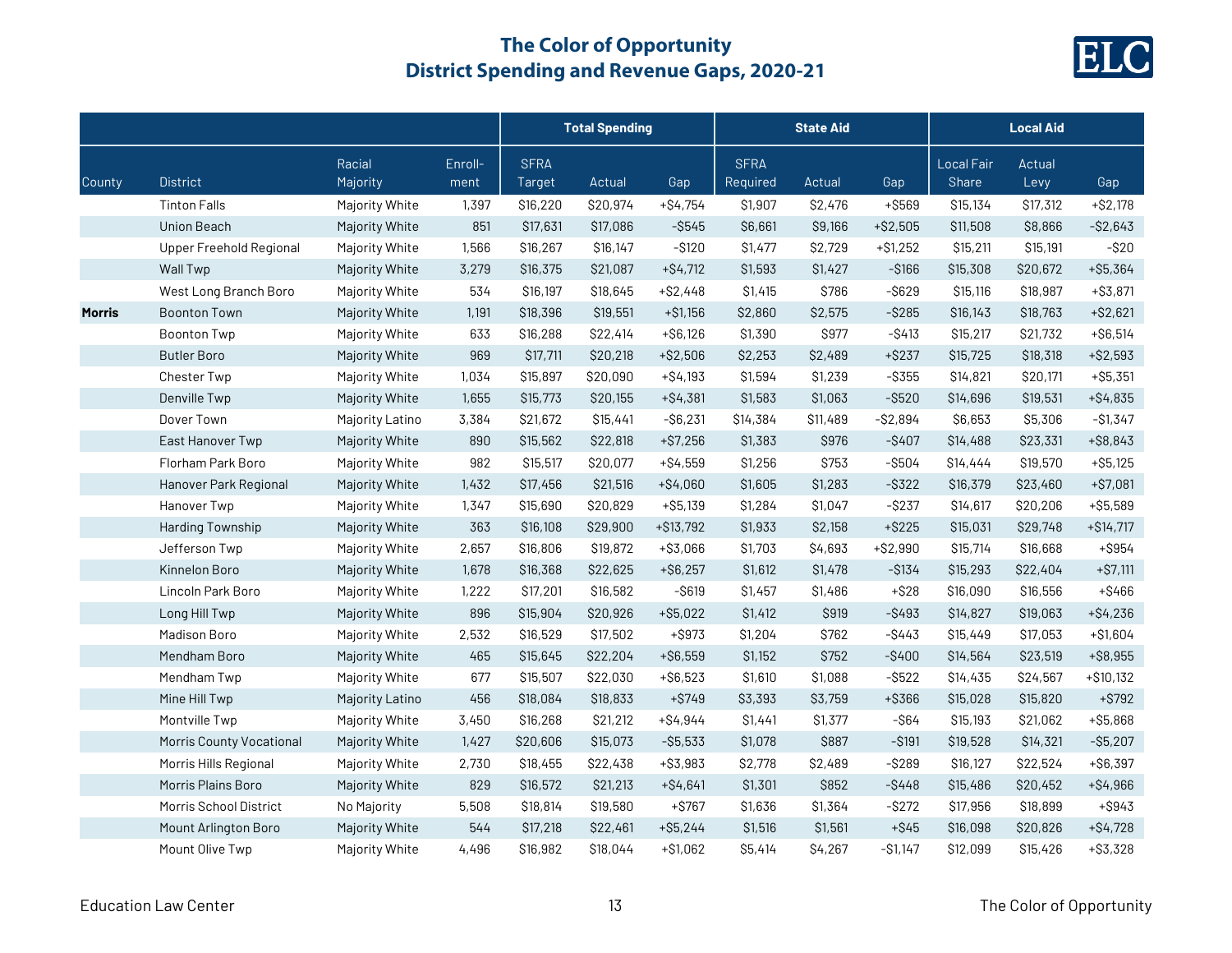

|              |                                |                    |                 |                              | <b>Total Spending</b> |             |                         | <b>State Aid</b> |            |                                   | <b>Local Aid</b> |             |
|--------------|--------------------------------|--------------------|-----------------|------------------------------|-----------------------|-------------|-------------------------|------------------|------------|-----------------------------------|------------------|-------------|
| County       | <b>District</b>                | Racial<br>Majority | Enroll-<br>ment | <b>SFRA</b><br><b>Target</b> | Actual                | Gap         | <b>SFRA</b><br>Required | Actual           | Gap        | <b>Local Fair</b><br><b>Share</b> | Actual<br>Levy   | Gap         |
|              | Mountain Lakes Boro            | Majority White     | 1,074           | \$16,106                     | \$25,643              | $+ $9,536$  | \$1,151                 | \$901            | $-$ \$250  | \$15,034                          | \$20,591         | $+ $5,557$  |
|              | Netcong Boro                   | No Majority        | 306             | \$18,342                     | \$19,886              | $+ $1,545$  | \$7,809                 | \$5,434          | $-S2,375$  | \$11,004                          | \$13,773         | $+ $2,770$  |
|              | Parsippany-Troy Hills Twp      | No Majority        | 7,266           | \$17,143                     | \$18,682              | $+ $1,539$  | \$1,386                 | \$920            | $-$ \$466  | \$16,044                          | \$19,625         | $+ $3,581$  |
|              | Pequannock Twp                 | Majority White     | 1,999           | \$16,289                     | \$19,414              | $+ $3,125$  | \$1,182                 | \$1,285          | $+ $103$   | \$15,212                          | \$18,213         | $+ $3,001$  |
|              | Randolph Twp                   | Majority White     | 4,422           | \$16,649                     | \$18,979              | $+ $2,329$  | \$1,515                 | \$2,548          | $+ $1,033$ | \$15,565                          | \$17,433         | $+ $1,868$  |
|              | Riverdale Boro                 | Majority White     | 443             | \$17,194                     | \$21,045              | $+ $3,851$  | \$1,375                 | \$1,006          | $-$ \$369  | \$16,080                          | \$18,943         | $+ $2,864$  |
|              | Rockaway Boro                  | Majority White     | 494             | \$17,322                     | \$19,738              | $+ $2,416$  | \$2,302                 | \$2,910          | +\$608     | \$15,159                          | \$17,632         | $+ $2,472$  |
|              | Rockaway Twp                   | Majority White     | 2,324           | \$16,193                     | \$21,700              | $+ $5,507$  | \$1,503                 | \$1,463          | $-$ \$41   | \$15,100                          | \$20,249         | $+ $5,148$  |
|              | Roxbury Twp                    | Majority White     | 3,270           | \$17,046                     | \$19,891              | $+ $2,845$  | \$1,794                 | \$3,386          | $+ $1,591$ | \$15,705                          | \$17,620         | $+ $1,915$  |
|              | Sch Dist Of The Chathams       | Majority White     | 3,919           | \$16,179                     | \$16,978              | $+$ \$799   | \$1,265                 | \$891            | $-$ \$374  | \$15,105                          | \$17,011         | $+ $1,906$  |
|              | Washington Twp                 | Majority White     | 1,986           | \$15,761                     | \$20,335              | $+ $4,573$  | \$1,638                 | \$3,176          | $+ $1,538$ | \$14,685                          | \$17,939         | $+ $3,254$  |
|              | West Morris Regional           | Majority White     | 2,341           | \$17,286                     | \$20,125              | $+ $2,839$  | \$1,660                 | \$1,789          | $+ $129$   | \$16,210                          | \$19,676         | $+ $3,466$  |
|              | <b>Wharton Boro</b>            | Majority Latino    | 796             | \$18,671                     | \$22,061              | $+ $3,390$  | \$9,626                 | \$6,350          | $- $3,276$ | \$9,545                           | \$13,186         | $+ $3,641$  |
| <b>Ocean</b> | <b>Barnegat Twp</b>            | Majority White     | 3,543           | \$17,014                     | \$16,708              | $-$ \$307   | \$6,639                 | \$6,550          | $-$ \$89   | \$11,198                          | \$10,155         | $-$1,043$   |
|              | Bay Head Boro                  | Majority White     | 64              | \$15,639                     | \$21,477              | $+ $5,838$  | \$1,157                 | \$1,322          | $+ $164$   | \$14,603                          | \$50,908         | +\$36,305   |
|              | Beach Haven Boro               | Majority White     | 55              | \$14,359                     | \$24,379              | $+ $10,020$ | \$1,116                 | \$856            | $-$ \$260  | \$13,388                          | \$37,067         | +\$23,680   |
|              | <b>Berkeley Twp</b>            | Majority White     | 2,535           | \$16,156                     | \$16,079              | $-$ \$77    | \$1,582                 | \$1,264          | $-$ \$318  | \$15,549                          | \$13,754         | $-$1,795$   |
|              | <b>Brick Twp</b>               | Majority White     | 8,574           | \$17,203                     | \$16,012              | $- $1,191$  | \$1,600                 | \$3,410          | $+ $1,810$ | \$16,227                          | \$13,754         | $-S2,472$   |
|              | <b>Central Regional</b>        | Majority White     | 2,398           | \$18,112                     | \$14,938              | $-$ \$3,174 | \$1,731                 | \$1,353          | $-$ \$377  | \$16,963                          | \$14,679         | $-$ \$2,284 |
|              | Eagleswood Twp                 | Majority White     | 135             | \$15,027                     | \$21,288              | $+ $6,261$  | \$2,637                 | \$4,857          | $+ $2,220$ | \$14,518                          | \$20,746         | $+ $6,228$  |
|              | Island Heights Boro            | Majority White     | 114             | \$15,206                     | \$20,545              | $+ $5,340$  | \$1,214                 | \$1,101          | $-$ \$113  | \$14,149                          | \$20,412         | $+ $6,264$  |
|              | Jackson Twp                    | Majority White     | 7,794           | \$17,005                     | \$16,315              | $-$ \$690   | \$4,021                 | \$5,683          | $+ $1,662$ | \$13,567                          | \$11,277         | $-$2,289$   |
|              | Lacey Twp                      | Majority White     | 3,866           | \$16,954                     | \$16,796              | $-$ \$158   | \$3,790                 | \$5,081          | $+ $1,292$ | \$13,642                          | \$12,849         | $-$ \$794   |
|              | Lakehurst Boro                 | Majority White     | 516             | \$18,286                     | \$16,880              | $-$1,406$   | \$13,978                | \$14,141         | $+ $164$   | \$5,714                           | \$2,868          | $-$ \$2,846 |
|              | Lakewood Twp                   | Majority Latino    | 6,215           | \$21,857                     | \$22,781              | $+$ \$924   | \$4,020                 | \$14,809         | +\$10,789  | \$20,815                          | \$17,829         | $-$ \$2,985 |
|              | Lavallette Boro                | Majority White     | 117             | \$15,610                     | \$21,861              | $+ $6,252$  | \$1,345                 | \$1,471          | $+ $126$   | \$14,578                          | \$33,445         | +\$18,867   |
|              | Little Egg Harbor Twp          | Majority White     | 1,657           | \$16,902                     | \$17,591              | +\$688      | \$5,988                 | \$7,176          | $+ $1,189$ | \$12,844                          | \$9,915          | $-$ \$2,928 |
|              | Long Beach Island              | Majority White     | 201             | \$15,517                     | \$32,613              | $+ $17,096$ | \$1,357                 | \$1,173          | $-$ \$184  | \$14,471                          | \$33,523         | $+ $19,052$ |
|              | Manchester Twp                 | Majority White     | 2,776           | \$17,565                     | \$17,180              | $-$ \$385   | \$1,832                 | \$2,110          | $+ $278$   | \$16,393                          | \$17,011         | $+$ \$618   |
|              | <b>Ocean County Vocational</b> | Majority White     | 1,364           | \$20,869                     | \$17,848              | $-$ \$3,021 | \$1,085                 | \$4,095          | $+ $3,009$ | \$19,784                          | \$15,866         | $- $3,918$  |
|              | Ocean Gate Boro                | Majority White     | 140             | \$16,553                     | \$22,516              | $+ $5,963$  | \$6,025                 | \$7,647          | $+ $1,622$ | \$12,636                          | \$16,186         | $+ $3,550$  |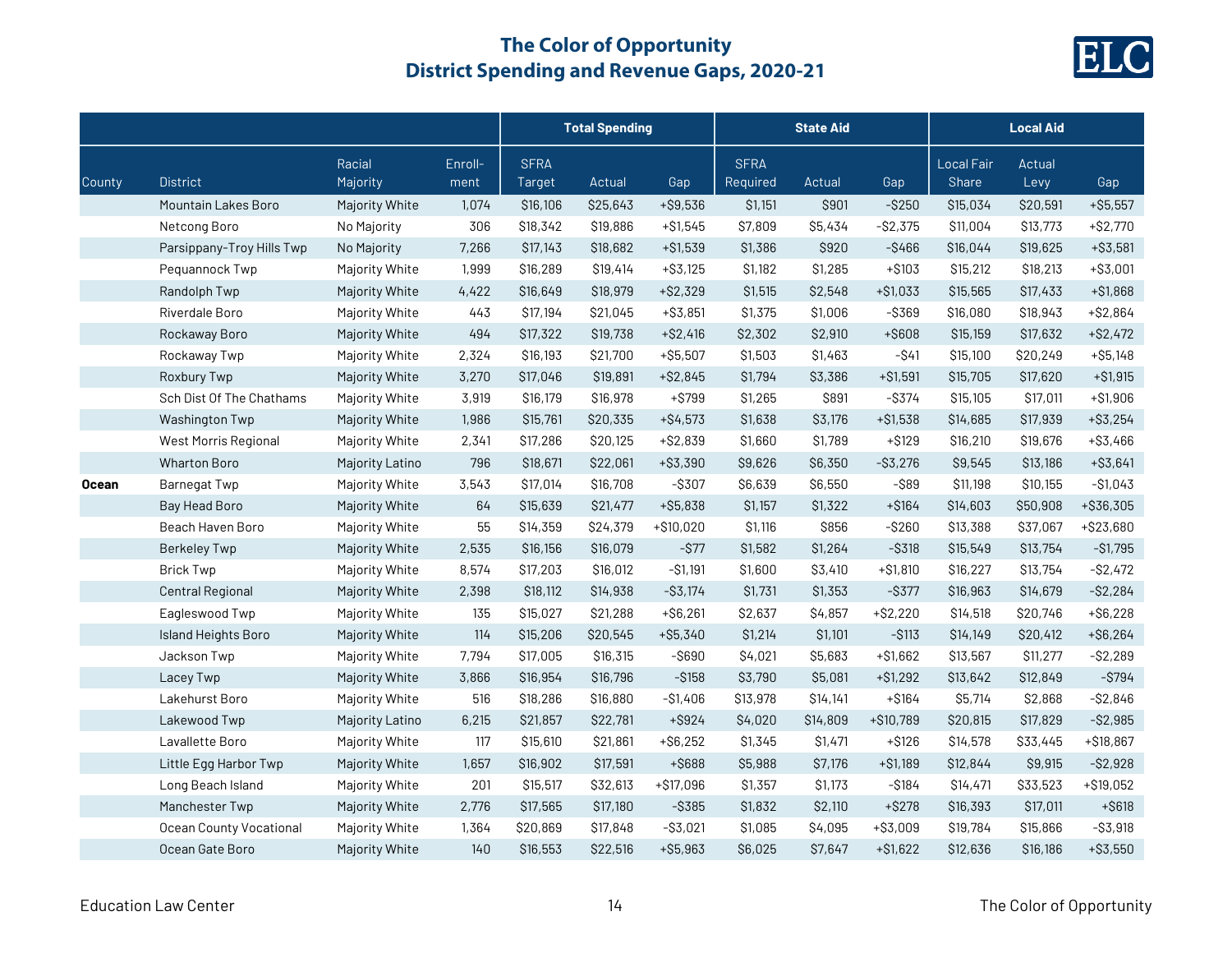

|              |                           |                    |                 | <b>Total Spending</b> |          |             | <b>State Aid</b>        |          |             | <b>Local Aid</b>           |                |             |  |
|--------------|---------------------------|--------------------|-----------------|-----------------------|----------|-------------|-------------------------|----------|-------------|----------------------------|----------------|-------------|--|
| County       | <b>District</b>           | Racial<br>Majority | Enroll-<br>ment | <b>SFRA</b><br>Target | Actual   | Gap         | <b>SFRA</b><br>Required | Actual   | Gap         | Local Fair<br><b>Share</b> | Actual<br>Levy | Gap         |  |
|              | Ocean Twp                 | Majority White     | 944             | \$17,435              | \$21,087 | $+ $3,652$  | \$1,731                 | \$5,780  | $+ $4,048$  | \$16,618                   | \$13,657       | $-$ \$2,961 |  |
|              | Pinelands Regional        | Majority White     | 1,521           | \$18,762              | \$19,392 | +\$630      | \$6,663                 | \$7,478  | $+$ \$815   | \$12,663                   | \$13,754       | $+ $1,091$  |  |
|              | <b>Plumsted Twp</b>       | Majority White     | 1,111           | \$16,345              | \$20,039 | $+ $3,694$  | \$4,226                 | \$8,328  | $+ $4,101$  | \$12,568                   | \$10,987       | $- $1,581$  |  |
|              | Point Pleasant Beach      | Majority White     | 554             | \$16,614              | \$20,122 | $+ $3,507$  | \$1,151                 | \$1,085  | $-$ \$65    | \$15,554                   | \$24,207       | $+ $8,654$  |  |
|              | Point Pleasant Boro       | Majority White     | 2,800           | \$15,948              | \$15,766 | $-$ \$182   | \$1,211                 | \$1,912  | $+ $701$    | \$14,908                   | \$13,372       | $-$1,536$   |  |
|              | Seaside Heights Boro      | Majority Latino    | 190             | \$20,122              | \$21,628 | $+ $1,506$  | \$2,131                 | \$4,640  | $+ $2,509$  | \$18,662                   | \$19,143       | $+$ \$481   |  |
|              | Southern Regional         | Majority White     | 2,436           | \$17,167              | \$19,378 | $+ $2,211$  | \$1,561                 | \$1,150  | $-$ \$411   | \$16,100                   | \$19,561       | $+ $3,461$  |  |
|              | Stafford Twp              | Majority White     | 2,129           | \$15,858              | \$18,020 | $+ $2,162$  | \$3,125                 | \$4,056  | $+$ \$931   | \$13,449                   | \$14,221       | $+$ \$772   |  |
|              | Toms River Regional       | Majority White     | 14,869          | \$17,264              | \$14,423 | $-$ \$2,841 | \$2,692                 | \$4,027  | $+ $1,335$  | \$15,011                   | \$10,869       | $-$ \$4,142 |  |
|              | <b>Tuckerton Boro</b>     | Majority White     | 331             | \$16,680              | \$16,429 | $-$ \$251   | \$6,090                 | \$6,421  | $+$ \$331   | \$11,440                   | \$10,412       | $-$1,028$   |  |
| Passaic      | <b>Bloomingdale Boro</b>  | Majority White     | 786             | \$16,904              | \$23,431 | $+ $6,528$  | \$1,416                 | \$2,918  | $+ $1,502$  | \$15,807                   | \$22,662       | $+ $6,855$  |  |
|              | <b>Clifton City</b>       | Majority Latino    | 11,331          | \$19,567              | \$15,183 | $-$4,384$   | \$6,792                 | \$3,967  | $-$ \$2,825 | \$13,385                   | \$12,315       | $-$1,070$   |  |
|              | Haledon Boro              | Majority Latino    | 1,053           | \$19,555              | \$15,449 | $-$4,105$   | \$12,958                | \$8,615  | $-$4,343$   | \$6,991                    | \$6,566        | $-$ \$425   |  |
|              | Hawthorne Boro            | Majority White     | 2,337           | \$17,511              | \$17,292 | $-$ \$219   | \$1,822                 | \$1,533  | $-$ \$289   | \$15,949                   | \$16,853       | $+$ \$904   |  |
|              | Lakeland Regional         | Majority White     | 967             | \$17,727              | \$21,954 | $+ $4,227$  | \$1,844                 | \$4,184  | $+ $2,340$  | \$16,456                   | \$20,323       | $+ $3,866$  |  |
|              | Little Falls Twp          | Majority White     | 870             | \$16,406              | \$17,957 | $+ $1,551$  | \$1,365                 | \$840    | $-$ \$525   | \$15,301                   | \$17,351       | $+ $2,050$  |  |
|              | North Haledon Boro        | Majority White     | 607             | \$15,818              | \$16,519 | $+ $701$    | \$1,204                 | \$921    | $-$ \$283   | \$14,756                   | \$16,153       | $+ $1,397$  |  |
|              | Passaic City              | Majority Latino    | 15,822          | \$21,445              | \$20,415 | $-$1,030$   | \$18,575                | \$18,318 | $-$ \$257   | \$4,129                    | \$1,206        | $-$ \$2,923 |  |
|              | Passaic Co Manchester Reg | Majority Latino    | 820             | \$22,114              | \$17,726 | $-$4,387$   | \$15,249                | \$10,311 | $-$ \$4,939 | \$7,164                    | \$13,611       | $+ $6,447$  |  |
|              | Passaic County Vocational | Majority Latino    | 4,124           | \$24,691              | \$20,987 | $-$ \$3,704 | \$13,791                | \$7,733  | $- $6,058$  | \$10,900                   | \$13,358       | $+ $2,457$  |  |
|              | Passaic Valley Regional   | Majority White     | 1,086           | \$18,885              | \$22,496 | $+ $3,611$  | \$1,538                 | \$1,579  | $+ $41$     | \$17,735                   | \$24,674       | $+ $6,940$  |  |
|              | Paterson City             | Majority Latino    | 32,946          | \$21,059              | \$17,062 | $-$ \$3,997 | \$18,528                | \$15,381 | $-$ \$3,147 | \$3,711                    | \$1,857        | $- $1,854$  |  |
|              | Pompton Lakes Boro        | Majority White     | 1,571           | \$17,111              | \$17,845 | $+ $734$    | \$4,800                 | \$3,183  | $-$1,617$   | \$12,423                   | \$16,125       | $+ $3,702$  |  |
|              | Prospect Park Boro        | Majority Latino    | 893             | \$18,665              | \$14,363 | $-$4,301$   | \$14,795                | \$11,310 | -\$3,486    | \$4,640                    | \$3,755        | $-$ \$885   |  |
|              | Ringwood Boro             | Majority White     | 1,075           | \$15,511              | \$21,967 | $+ $6,457$  | \$1,605                 | \$2,348  | $+$ \$743   | \$14,455                   | \$19,011       | $+ $4,555$  |  |
|              | <b>Totowa Boro</b>        | Majority White     | 891             | \$16,524              | \$19,415 | $+ $2,891$  | \$1,261                 | \$910    | $-$ \$351   | \$15,408                   | \$18,099       | $+ $2,692$  |  |
|              | Wanaque Boro              | Majority White     | 862             | \$16,293              | \$18,997 | $+ $2,704$  | \$1,358                 | \$2,629  | $+ $1,271$  | \$15,195                   | \$17,530       | $+ $2,335$  |  |
|              | Wayne Twp                 | Majority White     | 7,391           | \$16,250              | \$20,404 | $+ $4,154$  | \$1,314                 | \$1,226  | $-$ \$88    | \$15,197                   | \$21,005       | $+ $5,808$  |  |
|              | West Milford Twp          | Majority White     | 3,050           | \$16,527              | \$21,394 | $+ $4,867$  | \$1,531                 | \$3,942  | $+ $2,411$  | \$15,452                   | \$18,858       | $+ $3,405$  |  |
|              | <b>Woodland Park</b>      | Majority White     | 1,224           | \$17,585              | \$16,646 | $-$ \$939   | \$1,796                 | \$1,425  | $-$ \$371   | \$16,306                   | \$15,266       | $- $1,041$  |  |
| <b>Salem</b> | Alloway Twp               | Majority White     | 446             | \$16,093              | \$14,904 | $- $1,189$  | \$6,313                 | \$7,622  | $+ $1,309$  | \$10,312                   | \$9,226        | $- $1,086$  |  |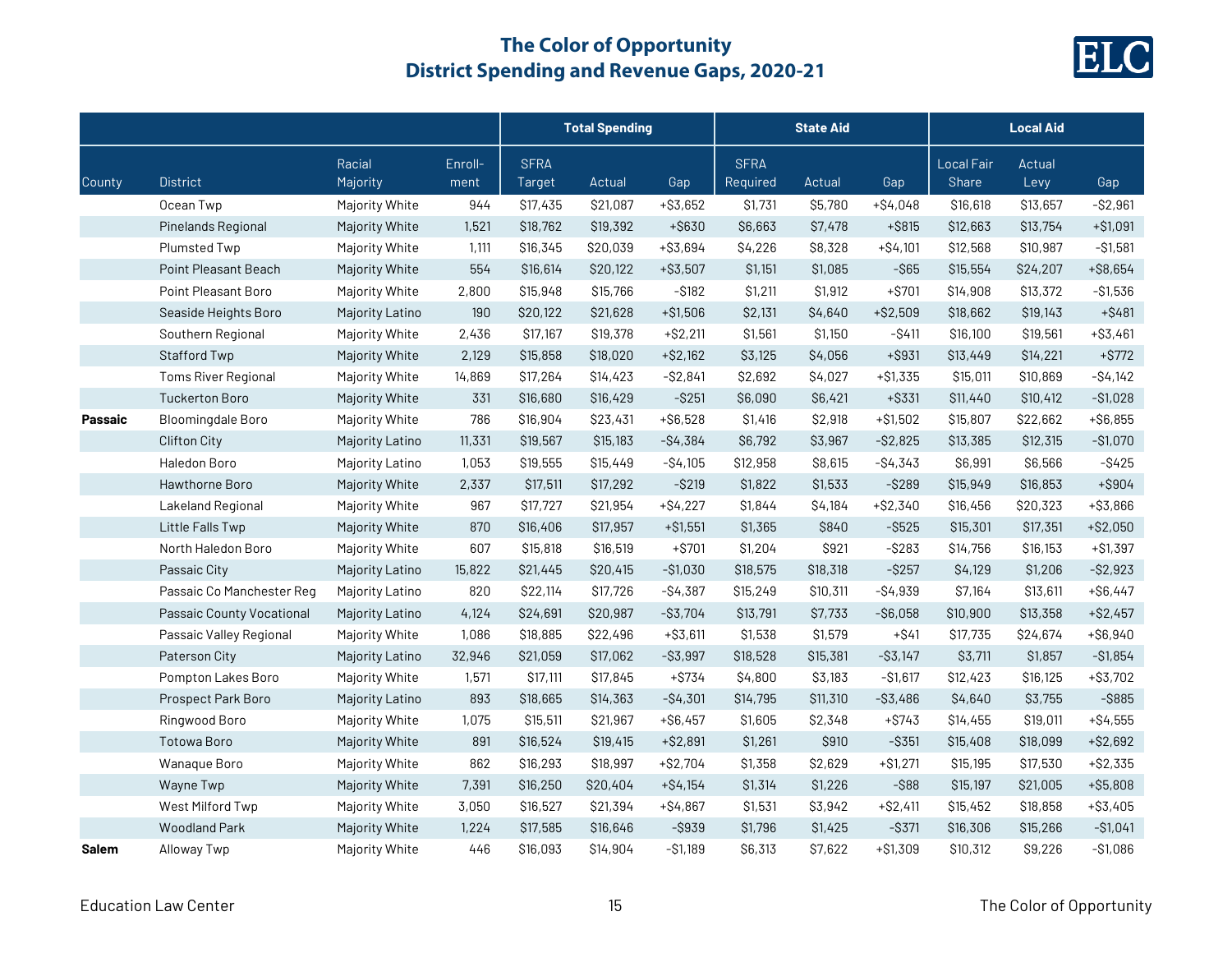

|                 |                                |                    |                 |                       | <b>Total Spending</b> |             |                         | <b>State Aid</b> |             |                                   | <b>Local Aid</b> |             |
|-----------------|--------------------------------|--------------------|-----------------|-----------------------|-----------------------|-------------|-------------------------|------------------|-------------|-----------------------------------|------------------|-------------|
| County          | <b>District</b>                | Racial<br>Majority | Enroll-<br>ment | <b>SFRA</b><br>Target | Actual                | Gap         | <b>SFRA</b><br>Required | Actual           | Gap         | <b>Local Fair</b><br><b>Share</b> | Actual<br>Levy   | Gap         |
|                 | Elsinboro Twp                  | Majority White     | 122             | \$18,650              | \$19,707              | $+ $1,056$  | \$5,442                 | \$4,531          | $-$ \$911   | \$13,572                          | \$12,736         | $-$ \$837   |
|                 | Lower Alloways Creek           | Majority White     | 171             | \$16,789              | \$19,652              | $+ $2,863$  | \$1,795                 | \$3,878          | $+ $2,083$  | \$15,676                          | \$19,252         | $+ $3,575$  |
|                 | Mannington Twp                 | Majority White     | 165             | \$16,643              | \$18,541              | $+ $1,898$  | \$1,799                 | \$3,130          | $+ $1,332$  | \$16,161                          | \$20,952         | $+ $4,791$  |
|                 | Oldmans Twp                    | Majority White     | 281             | \$16,075              | \$15,372              | $-$ \$703   | \$4,628                 | \$5,274          | $+ $646$    | \$11,906                          | \$10,892         | $-$ \$1,014 |
|                 | Penns Grv-Carney's Pt Reg      | No Majority        | 2,090           | \$20,761              | \$15,539              | $-$ \$5,222 | \$15,823                | \$12,218         | $- $3,606$  | \$5,541                           | \$5,541          | $+ $0$      |
|                 | Pennsville                     | Majority White     | 1,845           | \$17,274              | \$17,253              | $-$ \$21    | \$8,697                 | \$6,043          | $-$2,653$   | \$9,334                           | \$12,915         | $+ $3,581$  |
|                 | Pittsgrove Twp                 | Majority White     | 1,747           | \$16,899              | \$16,731              | $-$ \$168   | \$8,106                 | \$9,196          | $+ $1,090$  | \$8,706                           | \$8,359          | $-$ \$347   |
|                 | Quinton Twp                    | Majority White     | 376             | \$16,751              | \$18,062              | $+ $1,311$  | \$10,501                | \$9,599          | $-$ \$903   | \$7,693                           | \$7,435          | $-$ \$258   |
|                 | Salem City                     | Majority Black     | 1,237           | \$20,012              | \$18,239              | $-$1,773$   | \$19,195                | \$16,777         | $-$ \$2,418 | \$2,250                           | \$2,355          | $+ $104$    |
|                 | <b>Salem County Vocational</b> | Majority White     | 674             | \$21,209              | \$14,705              | $-$ \$6,504 | \$12,308                | \$8,343          | $-$ \$3,965 | \$8,901                           | \$7,448          | $-$1,453$   |
|                 | Upper Pittsgrove Twp           | Majority White     | 416             | \$16,058              | \$16,772              | $+$ \$714   | \$4,639                 | \$6,853          | $+ $2,214$  | \$12,154                          | \$10,863         | $-$1,291$   |
|                 | Woodstown-Pilesgrove Reg       | Majority White     | 1,242           | \$16,704              | \$15,478              | $-$1,226$   | \$7,174                 | \$6,009          | $-$1,165$   | \$9,994                           | \$9,521          | $-$ \$473   |
| <b>Somerset</b> | <b>Bedminster Twp</b>          | Majority White     | 734             | \$16,972              | \$25,315              | $+ $8,343$  | \$1,632                 | \$1,294          | $-$ \$338   | \$15,869                          | \$23,645         | $+ $7,776$  |
|                 | Bernards Twp                   | Majority White     | 5,020           | \$16,519              | \$19,023              | $+ $2,504$  | \$1,477                 | \$1,308          | $-$ \$169   | \$15,425                          | \$17,705         | $+ $2,279$  |
|                 | <b>Bound Brook Boro</b>        | Majority Latino    | 1,961           | \$21,317              | \$16,259              | $- $5,058$  | \$14,849                | \$8,703          | $-$ \$6,146 | \$6,935                           | \$7,137          | $+$ \$202   |
|                 | <b>Branchburg Twp</b>          | Majority White     | 1,981           | \$16,655              | \$22,346              | $+ $5,691$  | \$1,654                 | \$1,269          | $-$ \$385   | \$15,559                          | \$21,372         | $+ $5,814$  |
|                 | Bridgewater-Raritan Reg        | No Majority        | 8,213           | \$17,118              | \$18,066              | $+$ \$948   | \$1,605                 | \$1,341          | $-$ \$264   | \$16,009                          | \$17,876         | $+ $1,867$  |
|                 | Franklin Twp                   | No Majority        | 8,408           | \$19,369              | \$18,346              | $-$1,024$   | \$2,108                 | \$1,987          | $-$ \$121   | \$18,145                          | \$18,185         | $+$ \$40    |
|                 | Green Brook Twp                | No Majority        | 1,152           | \$16,815              | \$20,998              | $+ $4,183$  | \$1,587                 | \$1,317          | $-$ \$270   | \$15,720                          | \$19,958         | $+ $4,238$  |
|                 | Hillsborough Twp               | No Majority        | 7,327           | \$16,972              | \$16,203              | $-$ \$770   | \$2,881                 | \$3,308          | $+$ \$427   | \$14,542                          | \$13,687         | $-$ \$855   |
|                 | Manville Boro                  | No Majority        | 1,602           | \$19,952              | \$15,721              | $-$4,230$   | \$11,554                | \$6,801          | $-$4,752$   | \$8,439                           | \$9,773          | $+ $1,333$  |
|                 | Montgomery Twp                 | Majority Asian     | 4,545           | \$16,698              | \$18,454              | $+ $1,756$  | \$1,749                 | \$1,435          | $-$ \$314   | \$15,603                          | \$17,535         | $+ $1,932$  |
|                 | North Plainfield Boro          | Majority Latino    | 3,654           | \$21,645              | \$17,338              | $-$4,307$   | \$14,501                | \$9,022          | $-S5,479$   | \$7,578                           | \$9,068          | $+ $1,490$  |
|                 | Somerset Co Vocational         | No Majority        | 463             | \$21,843              | \$29,707              | $+ $7,864$  | \$1,126                 | \$3,085          | $+ $1,959$  | \$20,717                          | \$29,088         | $+$ \$8,371 |
|                 | Somerset Hills Regional        | Majority White     | 1,670           | \$17,441              | \$20,368              | $+ $2,927$  | \$1,546                 | \$921            | $-$ \$625   | \$16,324                          | \$19,536         | $+$ \$3,211 |
|                 | Somerville Boro                | No Majority        | 1,660           | \$18,973              | \$19,108              | $+ $135$    | \$7,045                 | \$4,977          | $-$2,068$   | \$12,244                          | \$14,701         | $+ $2,457$  |
|                 | South Bound Brook              | Majority Latino    | 533             | \$19,564              | \$18,026              | $-$1,538$   | \$8,151                 | \$7,333          | $-$ \$818   | \$11,539                          | \$11,909         | +\$369      |
|                 | Warren Twp                     | Majority White     | 1,521           | \$15,930              | \$27,188              | $+ $11,257$ | \$1,826                 | \$1,243          | $-$ \$583   | \$14,838                          | \$27,083         | $+ $12,245$ |
|                 | Watchung Boro                  | Majority White     | 586             | \$15,792              | \$19,635              | $+ $3,843$  | \$1,543                 | \$1,279          | $-$ \$264   | \$14,702                          | \$20,562         | $+ $5,860$  |
|                 | Watchung Hills Regional        | Majority White     | 1,485           | \$17,651              | \$19,322              | $+ $1,671$  | \$1,719                 | \$1,354          | $-$ \$364   | \$16,556                          | \$21,590         | $+ $5,035$  |
| <b>Sussex</b>   | Andover Reg                    | Majority White     | 609             | \$16,185              | \$24,227              | $+ $8,042$  | \$1,749                 | \$3,003          | $+ $1,254$  | \$15,125                          | \$22,830         | $+ $7,705$  |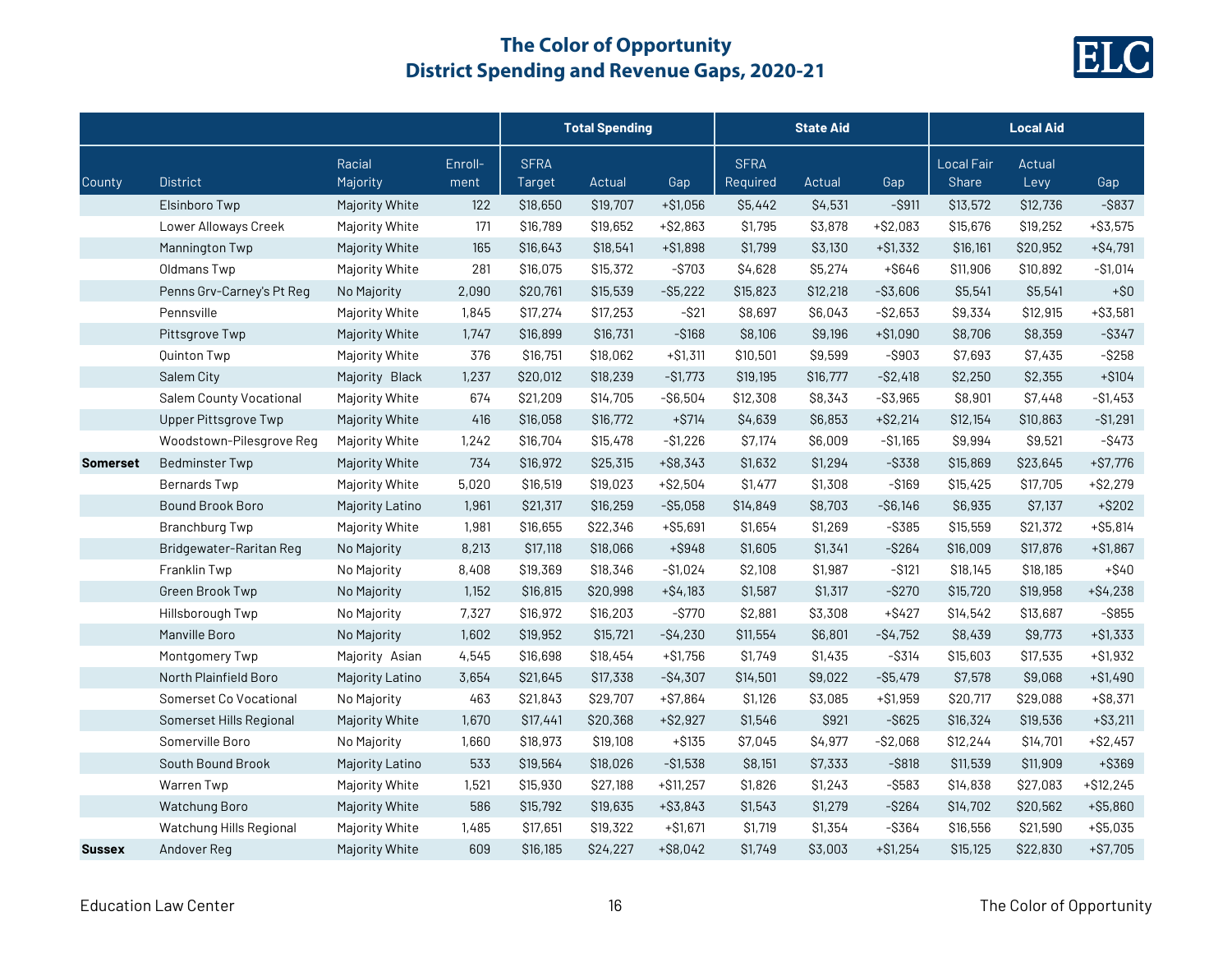

|        |                                 |                    |                 |                       | <b>Total Spending</b> |             |                         | <b>State Aid</b> |             |                                   | <b>Local Aid</b> |             |
|--------|---------------------------------|--------------------|-----------------|-----------------------|-----------------------|-------------|-------------------------|------------------|-------------|-----------------------------------|------------------|-------------|
| County | <b>District</b>                 | Racial<br>Majority | Enroll-<br>ment | <b>SFRA</b><br>Target | Actual                | Gap         | <b>SFRA</b><br>Required | Actual           | Gap         | <b>Local Fair</b><br><b>Share</b> | Actual<br>Levy   | Gap         |
|        | Byram Twp                       | Majority White     | 795             | \$15,257              | \$16,700              | $+ $1,443$  | \$1,633                 | \$3,374          | $+ $1,741$  | \$14,214                          | \$14,199         | $-$ \$15    |
|        | Frankford Twp                   | Majority White     | 484             | \$15,543              | \$20,606              | $+ $5,063$  | \$1,317                 | \$3,144          | $+ $1,827$  | \$14,277                          | \$18,376         | $+ $4,099$  |
|        | Franklin Boro                   | Majority White     | 508             | \$17,121              | \$22,047              | $+ $4,925$  | \$7,486                 | \$7,874          | +\$389      | \$10,667                          | \$14,589         | $+$ \$3,922 |
|        | Fredon Twp                      | Majority White     | 177             | \$15,252              | \$24,770              | $+$ \$9,519 | \$1,578                 | \$2,475          | +\$897      | \$14,212                          | \$24,115         | $+$ \$9,903 |
|        | Green Twp                       | Majority White     | 592             | \$15,941              | \$21,282              | $+ $5,341$  | \$2,953                 | \$3,457          | $+$ \$504   | \$13,521                          | \$16,635         | $+ $3,113$  |
|        | Hamburg Boro                    | Majority White     | 259             | \$16,329              | \$27,173              | $+ $10,843$ | \$4,370                 | \$5,379          | $+ $1,009$  | \$12,058                          | \$19,053         | $+ $6,995$  |
|        | Hampton Twp                     | Majority White     | 304             | \$15,451              | \$21,555              | $+ $6,105$  | \$1,562                 | \$3,188          | $+ $1,625$  | \$14,391                          | \$18,572         | $+ $4,181$  |
|        | Hardyston Twp                   | Majority White     | 646             | \$15,607              | \$17,883              | $+ $2,276$  | \$1,642                 | \$2,608          | +\$966      | \$14,556                          | \$15,840         | $+ $1,283$  |
|        | High Point Regional             | Majority White     | 766             | \$17,735              | \$22,240              | $+ $4,505$  | \$3,132                 | \$6,652          | $+ $3,520$  | \$15,353                          | \$21,636         | $+$ \$6,282 |
|        | Hopatcong                       | Majority White     | 1,507           | \$17,229              | \$21,362              | $+ $4,133$  | \$1,472                 | \$5,335          | $+ $3,864$  | \$16,098                          | \$16,023         | $-$ \$75    |
|        | Kittatinny Regional             | Majority White     | 871             | \$16,977              | \$23,560              | $+ $6,583$  | \$2,113                 | \$5,126          | $+ $3,013$  | \$15,480                          | \$17,672         | $+ $2,192$  |
|        | Lafayette Twp                   | Majority White     | 184             | \$15,819              | \$22,049              | $+ $6,230$  | \$1,504                 | \$2,047          | $+$ \$544   | \$14,767                          | \$20,788         | $+ $6,021$  |
|        | Lenape Valley Regional          | Majority White     | 620             | \$17,713              | \$20,367              | $+ $2,654$  | \$5,838                 | \$6,515          | $+ $678$    | \$12,371                          | \$17,947         | $+ $5,576$  |
|        | Montague Twp                    | Majority White     | 390             | \$17,620              | \$26,754              | $+$ \$9,135 | \$4,882                 | \$6,867          | $+ $1,985$  | \$14,240                          | \$20,113         | $+ $5,873$  |
|        | Newton Town                     | Majority White     | 1,249           | \$18,368              | \$17,494              | $-$ \$874   | \$8,765                 | \$6,433          | $-$ \$2,332 | \$10,271                          | \$11,679         | $+ $1,408$  |
|        | Ogdensburg Boro                 | Majority White     | 252             | \$16,055              | \$19,359              | $+ $3,304$  | \$5,045                 | \$7,784          | $+ $2,740$  | \$11,574                          | \$11,929         | $+$ \$355   |
|        | Sandyston-Walpack Twp           | Majority White     | 121             | \$15,255              | \$26,152              | +\$10,897   | \$1,657                 | \$3,724          | $+ $2,067$  | \$14,190                          | \$18,437         | $+ $4,247$  |
|        | Sparta Twp                      | Majority White     | 3,095           | \$15,870              | \$19,905              | $+ $4,035$  | \$1,639                 | \$1,916          | $+$ \$277   | \$14,824                          | \$19,342         | $+ $4,518$  |
|        | Stanhope Boro                   | Majority White     | 303             | \$15,900              | \$19,951              | $+ $4,052$  | \$2,755                 | <b>\$4,175</b>   | $+ $1,419$  | \$13,225                          | \$14,974         | $+ $1,749$  |
|        | Stillwater Twp                  | Majority White     | 255             | \$15,410              | \$22,904              | $+ $7,494$  | \$1,640                 | \$5,884          | $+ $4,244$  | \$14,729                          | \$20,927         | $+ $6,199$  |
|        | <b>Sussex County Vocational</b> | Majority White     | 755             | \$20,564              | \$18,077              | $-S2,487$   | \$2,980                 | \$5,559          | $+ $2,579$  | \$17,584                          | \$12,030         | $-$ \$5,554 |
|        | Sussex-Wantage Regional         | Majority White     | 1,052           | \$16,758              | \$21,854              | $+ $5,096$  | \$3,868                 | \$6,374          | $+ $2,505$  | \$13,488                          | \$15,985         | $+ $2,498$  |
|        | Vernon Twp                      | Majority White     | 2,922           | \$16,691              | \$19,700              | $+ $3,009$  | \$4,762                 | \$7,327          | $+ $2,565$  | \$12,567                          | \$14,716         | $+ $2,149$  |
|        | Wallkill Valley Regional        | Majority White     | 567             | \$17,966              | \$20,754              | $+ $2,788$  | \$4,598                 | \$7,149          | $+ $2,551$  | \$14,121                          | \$19,249         | $+ $5,128$  |
| Union  | Berkeley Heights Twp            | Majority White     | 2,154           | \$16,111              | \$19,964              | $+ $3,853$  | \$1,324                 | \$1,069          | $-$ \$255   | \$15,034                          | \$20,032         | $+ $4,998$  |
|        | Clark Twp                       | Majority White     | 2,076           | \$16,122              | \$15,447              | $-$ \$675   | \$1,173                 | \$825            | $-$ \$348   | \$15,045                          | \$15,884         | +\$839      |
|        | Cranford Twp                    | Majority White     | 3,606           | \$16,140              | \$16,710              | $+$ \$571   | \$1,193                 | \$939            | $-$ \$254   | \$15,065                          | \$16,647         | $+ $1,582$  |
|        | Elizabeth City                  | Majority Latino    | 29,695          | \$21,751              | \$17,568              | $-$4,183$   | \$18,331                | \$15,654         | $-$2,676$   | \$4,454                           | \$2,252          | $-$ \$2,202 |
|        | Garwood Boro                    | Majority White     | 491             | \$16,979              | \$15,189              | $-$1,790$   | \$1,328                 | \$1,266          | $-$ \$62    | \$15,866                          | \$16,668         | $+$ \$802   |
|        | Hillside Twp                    | Majority Black     | 3,242           | \$20,637              | \$18,027              | $-$ \$2,610 | \$11,451                | \$8,490          | $-$ \$2,961 | \$9,936                           | \$10,271         | $+$ \$335   |
|        | Kenilworth Boro                 | Majority White     | 1,390           | \$17,155              | \$18,309              | $+ $1,154$  | \$3,627                 | \$3,269          | $-$ \$358   | \$13,629                          | \$14,792         | $+ $1,162$  |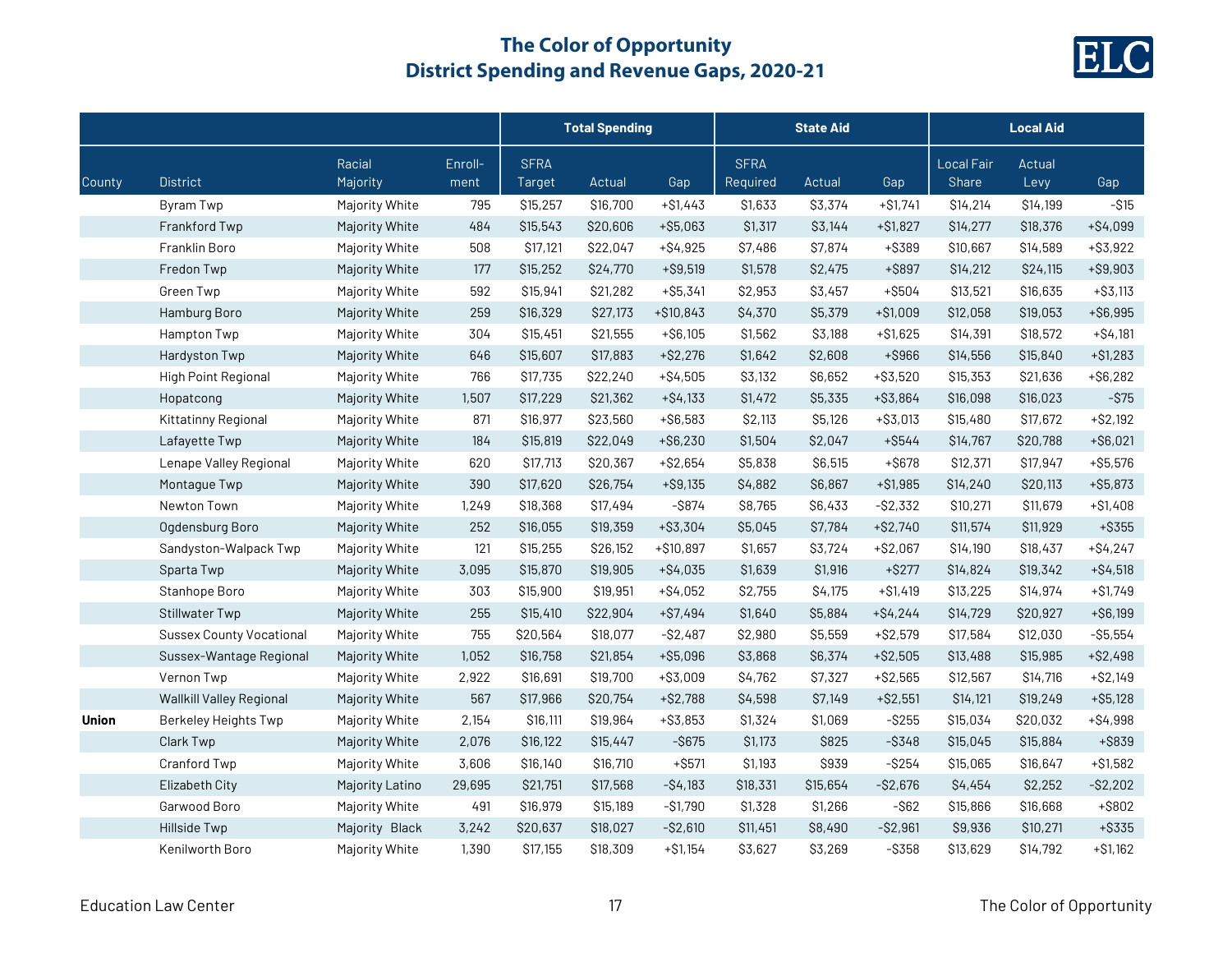

|        |                                |                    |                 |                       | <b>Total Spending</b> |             |                         | <b>State Aid</b> |             |                                   | <b>Local Aid</b> |             |
|--------|--------------------------------|--------------------|-----------------|-----------------------|-----------------------|-------------|-------------------------|------------------|-------------|-----------------------------------|------------------|-------------|
| County | <b>District</b>                | Racial<br>Majority | Enroll-<br>ment | <b>SFRA</b><br>Target | Actual                | Gap         | <b>SFRA</b><br>Required | Actual           | Gap         | <b>Local Fair</b><br><b>Share</b> | Actual<br>Levy   | Gap         |
|        | Linden City                    | No Majority        | 6,441           | \$20,304              | \$19,034              | $-$1,271$   | \$9,163                 | \$5,459          | $-$ \$3,704 | \$11,921                          | \$15,360         | $+ $3,439$  |
|        | Mountainside Boro              | Majority White     | 1,012           | \$16,053              | \$16,283              | $+ $230$    | \$1,370                 | \$989            | $-$ \$381   | \$14,977                          | \$16,580         | $+ $1,603$  |
|        | New Providence Boro            | Majority White     | 2,362           | \$16,129              | \$16,486              | $+$ \$357   | \$1,173                 | \$836            | $-$ \$337   | \$15,053                          | \$16,489         | $+ $1,436$  |
|        | <b>Plainfield City</b>         | Majority Latino    | 12,582          | \$21,927              | \$15,224              | $-$ \$6,703 | \$19,042                | \$13,381         | $- $5,661$  | \$4,125                           | \$2,357          | $-$1,768$   |
|        | Rahway City                    | No Majority        | 4,141           | \$19,765              | \$17,028              | $-S2,737$   | \$9,338                 | \$6,689          | $-$ \$2,649 | \$11,113                          | \$11,693         | $+$ \$581   |
|        | Roselle Boro                   | Majority Black     | 2,958           | \$21,925              | \$18,467              | $-$ \$3,458 | \$13,863                | \$9,880          | $- $3,983$  | \$8,244                           | \$8,580          | +\$336      |
|        | Roselle Park Boro              | Majority Latino    | 2,115           | \$18,544              | \$17,021              | $-$1,523$   | \$9,111                 | \$6,395          | $-$2,716$   | \$9,700                           | \$10,926         | $+ $1,226$  |
|        | Scotch Plains-Fanwood Reg      | Majority White     | 5,500           | \$16,186              | \$16,557              | $+$ \$371   | \$1,242                 | \$841            | $-$ \$401   | \$15,144                          | \$16,959         | $+ $1,816$  |
|        | Springfield Twp                | Majority White     | 2,177           | \$16,771              | \$17,282              | $+$ \$511   | \$1,293                 | \$966            | $-$ \$327   | \$15,680                          | \$18,561         | $+ $2,881$  |
|        | Summit City                    | Majority White     | 3,920           | \$16,956              | \$17,610              | $+$ \$654   | \$1,138                 | \$746            | $-$ \$391   | \$15,857                          | \$17,059         | $+ $1,203$  |
|        | <b>Union County Vocational</b> | No Majority        | 1,956           | \$21,352              | \$17,298              | $-$4,054$   | \$8,449                 | \$5,562          | $-$ \$2,887 | \$12,903                          | \$9,026          | $-$ \$3,877 |
|        | Union Twp                      | No Majority        | 7,325           | \$18,609              | \$16,037              | $-$ \$2,572 | \$4,923                 | \$4,939          | $+ $16$     | \$14,167                          | \$13,239         | $-$ \$927   |
|        | <b>Westfield Town</b>          | Majority White     | 6,151           | \$16,164              | \$17,061              | +\$897      | \$1,208                 | \$892            | $-$ \$316   | \$15,089                          | \$16,818         | $+ $1,729$  |
|        | Winfield Twp                   | Majority White     | 172             | \$16,886              | \$24,045              | $+ $7,159$  | \$10,080                | \$10,676         | $+ $596$    | \$7,602                           | \$11,547         | $+ $3,945$  |
| Warren | Allamuchy Twp                  | Majority White     | 563             | \$15,547              | \$16,552              | $+ $1,004$  | \$1,748                 | \$1,401          | $-$ \$347   | \$14,519                          | \$16,584         | $+ $2,065$  |
|        | Alpha Boro                     | Majority White     | 315             | \$17,295              | \$21,580              | $+ $4,285$  | \$7,330                 | \$6,278          | $-$1,052$   | \$10,176                          | \$11,472         | $+ $1,296$  |
|        | <b>Belvidere Town</b>          | Majority White     | 409             | \$16,655              | \$19,391              | $+ $2,735$  | \$8,469                 | \$7,816          | $-$ \$653   | \$8,492                           | \$10,143         | $+ $1,652$  |
|        | <b>Blairstown Twp</b>          | Majority White     | 452             | \$15,208              | \$18,844              | $+ $3,637$  | \$1,434                 | \$3,349          | $+ $1,916$  | \$14,165                          | \$15,265         | $+ $1,100$  |
|        | Franklin Twp                   | Majority White     | 180             | \$15,308              | \$24,207              | +\$8,899    | \$1,517                 | \$3,190          | $+ $1,674$  | \$14,255                          | \$21,480         | $+ $7,225$  |
|        | Frelinghuysen Twp              | Majority White     | 133             | \$14,854              | \$18,394              | $+ $3,540$  | \$1,604                 | \$3,482          | $+ $1,878$  | \$13,854                          | \$16,122         | $+ $2,268$  |
|        | <b>Great Meadows Regional</b>  | Majority White     | 901             | \$15,863              | \$20,242              | $+ $4,379$  | \$1,676                 | \$4,859          | $+ $3,184$  | \$14,828                          | \$16,532         | $+ $1,704$  |
|        | Greenwich Twp                  | Majority White     | 981             | \$15,874              | \$15,245              | $-$ \$629   | \$4,862                 | \$5,482          | $+$ \$620   | \$11,403                          | \$11,028         | $-$ \$375   |
|        | Hackettstown                   | Majority White     | 1,542           | \$17,537              | \$16,074              | $-$1,463$   | \$7,827                 | \$4,806          | $-$ \$3,021 | \$9,834                           | \$11,653         | $+ $1,820$  |
|        | Harmony Twp                    | Majority White     | 303             | \$15,739              | \$27,058              | $+ $11,319$ | \$1,450                 | \$1,366          | $-$ \$83    | \$14,700                          | \$20,645         | $+ $5,945$  |
|        | Hope Twp                       | Majority White     | 165             | \$15,865              | \$28,235              | $+ $12,371$ | \$1,774                 | \$4,398          | $+ $2,624$  | \$14,839                          | \$23,669         | $+ $8,830$  |
|        | Knowlton Twp                   | Majority White     | 152             | \$15,617              | \$25,984              | $+ $10,368$ | \$1,617                 | \$6,599          | $+ $4,982$  | \$14,455                          | \$19,119         | $+ $4,664$  |
|        | Lopatcong Twp                  | Majority White     | 1,061           | \$15,943              | \$15,540              | $-$ \$403   | \$2,855                 | \$3,122          | $+ $266$    | \$13,281                          | \$13,292         | $+ $11$     |
|        | Mansfield Twp                  | Majority White     | 559             | \$17,055              | \$18,193              | $+ $1,137$  | \$7,413                 | \$6,855          | $-$ \$559   | \$10,159                          | \$10,329         | $+ $170$    |
|        | North Warren Regional          | Majority White     | 742             | \$16,648              | \$20,557              | $+ $3,909$  | \$1,609                 | \$4,958          | $+ $3,349$  | \$15,611                          | \$17,332         | $+ $1,721$  |
|        | Oxford Twp                     | Majority White     | 354             | \$16,214              | \$19,395              | $+ $3,181$  | \$7,189                 | \$7,479          | $+$ \$290   | \$9,403                           | \$11,421         | $+ $2,018$  |
|        | Phillipsburg Town              | Majority White     | 3,104           | \$19,545              | \$18,415              | $- $1,131$  | \$16,047                | \$14,489         | $-$1,558$   | \$4,460                           | \$4,524          | $+$ \$64    |